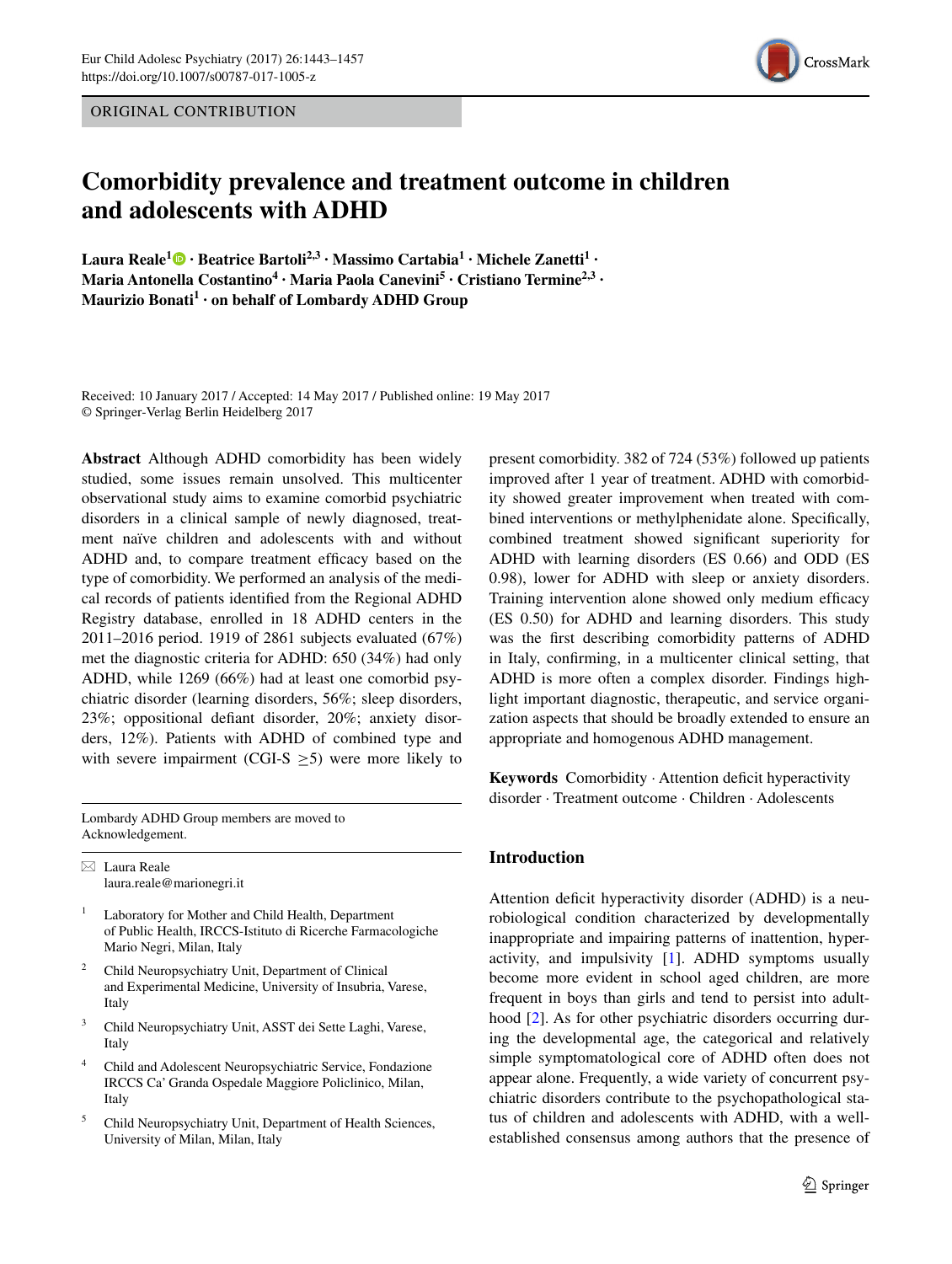overlapping psychiatric disorders is more likely to be the rule than the exception [\[3](#page-12-2)].

The medical term commonly used for this concurrence is comorbidity, even though the early meaning of the word as a "distinct additional clinical entity occurring during the clinical course of a patient having an index disease" [[4\]](#page-12-3) is clearly not fully applicable and appropriate to most psychiatric diagnoses. Indeed, the majority of those listed as comorbid conditions represents disorders, multifunctional impairments, and symptom constellations whose clustering together characterizes the clinical condition [\[5](#page-12-4)[–7](#page-12-5)]. The frst study evaluating a broad range of comorbid conditions in children with ADHD was published more than 30 years ago [\[8](#page-12-6)], and its main fndings simply highlighted that ADHD is very often associated with other disorders, particularly depression and anxiety disorders, oppositional and conduct problems, and developmental disorders. No considerable evidence followed the study until more than 10 years later, when the emerging understanding of attention deficit disorders and comorbidities was summarized by Brown et coll. in a comprehensive manual [[9\]](#page-12-7). It is now largely agreed that comorbidities are often one of the most important aspects of ADHD [\[10](#page-12-8)[–15](#page-12-9)] and this has led, at least for ADHD, to the consideration of their impact on the outcome of the individual child in the longer term [\[16](#page-12-10)].

The overall prevalence of psychiatric disorders associated with ADHD in children and adolescents ranges from about 40 to 80% depending on the sample  $[11, 17-20]$  $[11, 17-20]$  $[11, 17-20]$  $[11, 17-20]$ , with higher rates in clinically referred ADHD children (67–87%) [\[3](#page-12-2)]. Thus, it seems rather clear that, in addition to an ADHD diagnosis, a clinician should consider a whole range of possible psychiatric conditions. The main disorders likely to co-occur with ADHD are: oppositional defant disorder (ODD) (50–60%), conduct disorder (CD) (20–50% in children and 40–50% in adolescents), depression (16–26%) and anxiety (10–40%) disorders, bipolar disorders (11–75%), tic disorders (20%), obsessive compulsive disorders (6–15%), and autism spectrum disorders (65–80%) [[11–](#page-12-11)[13,](#page-12-14) [15,](#page-12-9) [21–](#page-12-15)[23\]](#page-12-16).

Other comorbidities, however, have also been observed in ADHD children and adolescents. A wide variety of learning diffculties are associated with ADHD, with over 45% having at least one or more signifcant impairments in reading, arithmetic or spelling [[3,](#page-12-2) [24\]](#page-12-17). Several other problems, including, for example, social problems [\[25](#page-12-18)] or sleep disturbances [\[26](#page-12-19)], may be more common in ADHD than in the population without this condition. Comorbidity involving ADHD and learning disorders is frequent, ranging from 25 to 40% [\[3](#page-12-2), [24](#page-12-17)]. A few studies point out the possibility of there being a specifc learning disorder at frst, which could later be complicated by a behavioral pattern of ADHD [[27,](#page-12-20) [28](#page-12-21)]. Other authors note that learning disorders are almost a constant in ADHD children and adolescents; this may be due to the fact that inattention and hyperactivity, alone, could encourage the emergence of specifc learning diffculties [\[29](#page-12-22), [30\]](#page-12-23). Others, yet, claim that learning disorders and ADHD may occur together because of a shared genetic etiology and that a genetically mediated comorbid subtype may exist [\[29](#page-12-22)]. This hypothesis has been suggested also for many other neurodevelopmental disorders [\[31](#page-12-24), [32](#page-12-25)]. Pennington proposed a probabilistic and multifactorial etiopathogenetical model to explain the high rate of overlap between different neurodevelopmental disorders [\[33](#page-12-26)]. Based on this dimensional perspective, ADHD was placed in the DSM-V section "neurodevelopmental disorders", including different disorders with high rates of comorbidity among them and with common onset in the developmental age [[1\]](#page-12-0). These different explanations proposed are not mutually exclusive, but can be used as causal models of pathogenic pathways [[29\]](#page-12-22). Literature data reveal that about 70% of children with ADHD show mild to severe sleep disorders [[34\]](#page-12-27). In particular, ADHD patients experience much higher rates of sleep problems than their peers without ADHD [\[35](#page-12-28)]. The reported prevalence rates differ according to the subtype of ADHD, with a higher prevalence in the combined subtype and in patients with psychiatric comorbidity, which increase the risk of occurrence of sleep disorders [[36\]](#page-12-29). On the other hand, some authors suggest that patients with severe sleep disorders develop subsequent ADHD symptoms [\[35](#page-12-28)], but more studies are needed to defne the neurobiological basis of this possible casual relationship.

Despite the fact that ADHD comorbidity has been widely studied [\[11](#page-12-11), [17](#page-12-12)[–20](#page-12-13)], some issues remain unsolved. In fact, in clinical practice, comorbidities may mask the core symptoms of ADHD, or ADHD may be masked by comorbid conditions, thereby confusing the diagnostic process [[37\]](#page-12-30). When making an ADHD diagnosis, it is important to exclude other disorders that might overlap with ADHD or mimic ADHD symptoms. Comorbid disorders, recognized or unrecognized, may also complicate the treatment process [\[11](#page-12-11), [38](#page-12-31)] since most children with ADHD have co-occurring conditions that may complicate not only the clinical presentation, but also the choice of the most appropriate treatment strategy. A specifc practice guideline pathway has been proposed by the Canadian Attention Deficit Hyperactivity Disorder Resource Alliance to identify the key comorbidities and the different treatments priorities they require [\[39](#page-12-32)], simply suggesting that outcome is generally determined by the most serious comorbid condition. However, very little systematic research exists on sequencing of treatment for comorbidities, and this is generally handled on a case-by-case basis.

What is known about comorbidity is largely confned to ADHD of combined type [\[3](#page-12-2)]. Furthermore, to date, literature data are also sometimes inconsistent because of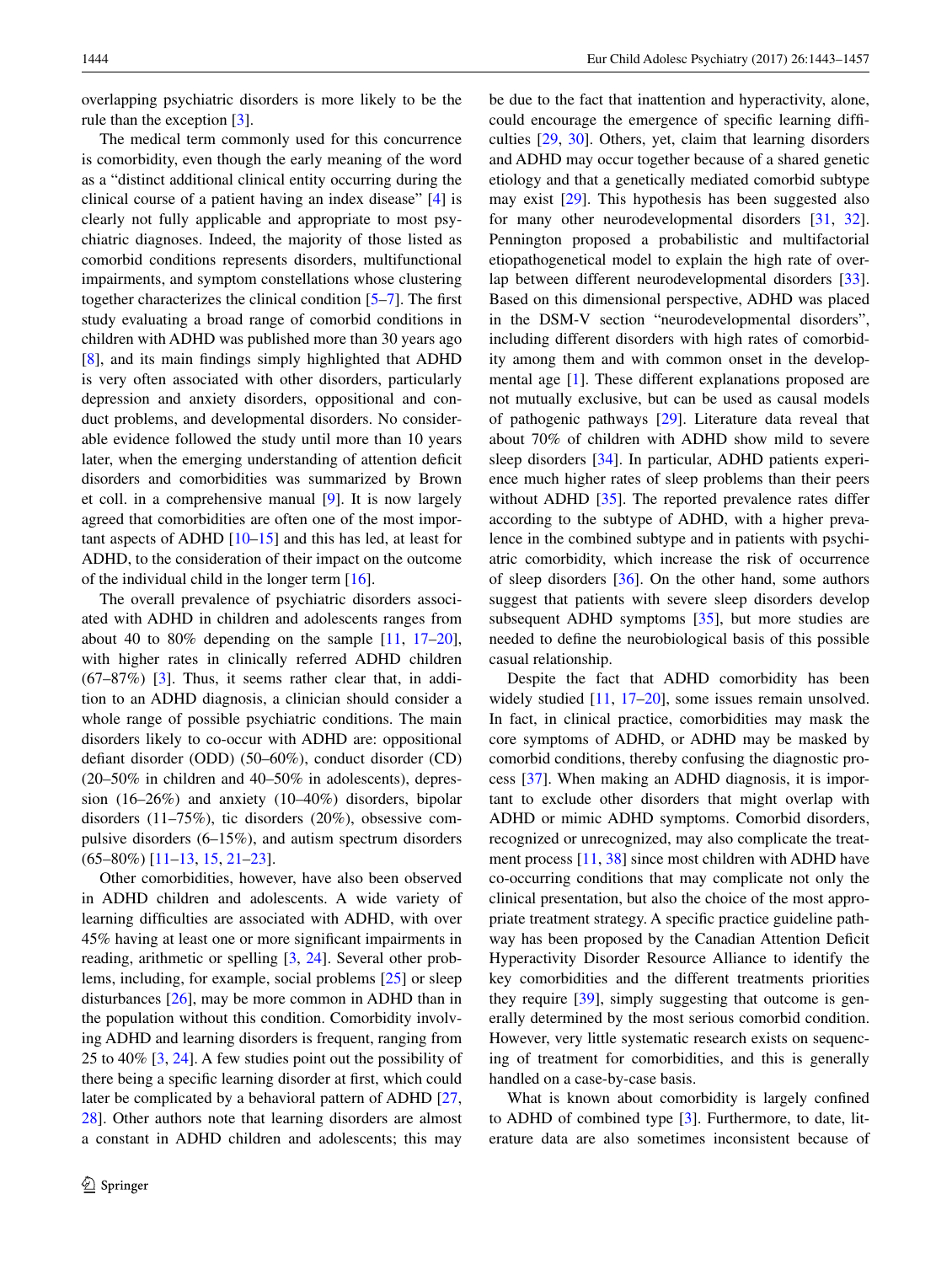differences in patients' age, sample selection (clinical or community) and size [[40\]](#page-12-33), and diagnostic instruments used to assess comorbid conditions. Moreover, only a few studies have been conducted with a multidimensional and multicenter approach [[41,](#page-12-34) [42](#page-13-0)] analyzing the entire spectrum of psychiatric comorbidities and outcomes according to treatments received [[12,](#page-12-35) [20\]](#page-12-13).

The importance of recognizing the psychopathological profle of the comorbidities in ADHD has been patchily documented, but there is a limited amount of research addressing concerns on treatments efficacy remaining in need of exploration. This study aims to evaluate the prevalence rate of psychiatric comorbidity and treatment outcomes in children and adolescents with ADHD, aged 5–17 years, enrolled in the 18 ADHD reference centers of the Lombardy Region between June 2011 and August 2016. The objectives related to scope achievement specifcally analyzing, documenting and evaluating co-occurring disorders in ADHD were expected to be achieved according to four specifc aspects: prevalence rate and, prescribed and performed treatments, improved subjects rates and treatment efficacy related to the therapeutic approaches.

# **Methods**

This study was designed as a review of patient medical records identifed from the Regional ADHD Registry database. The research was approved by the Institutional Review Board of the IRCCS—Istituto di Ricerche Farmacologiche "Mario Negri" in Milan, Italy, and written informed consent was obtained for all patients.

## **The local health setting**

In the Lombardy Region, during the study period, a network of 34 Child and Adolescent Neuropsychiatric Services (CANPS) provides care at the hospital (tier three) and community (tier two) levels for children and adolescents with neurologic, neuropsychologic and/or psychiatric disorders, and for their families. About 15% of the Italian pediatric population live in this region. Regional health authorities are responsible for the accreditation of the ADHD reference centers in regional hospitals ("ADHD centers"), as specialized ADHD hubs (tier three) of the CANPS network. All CANPS community centers (tier two) take care of children with ADHD and their families, whereas ADHD centers are responsible for confrming the diagnosis and verifying the appropriateness of the therapeutic plan prescribed. ADHD centers are also responsible for the prescription of pharmacological therapies, their monitoring over time, and for inputting data into the registry. Moreover, ADHD centers ensure the interface with the family pediatricians for children on pharmacological therapy, guarantee the periodic visit and the management of the drug prescriptions, provide parent, teacher and child training directly.

#### **The lombardy ADHD registry project**

Following a previous, national, drug-oriented ADHD registry set up in  $2007$   $[43, 44]$  $[43, 44]$  $[43, 44]$ , in June  $2011$  an official, alternative regional registry was activated in the Lombardy Region. The Regional ADHD Registry was designed as a disease-oriented registry collecting information not only on ADHD patients treated with pharmacological therapy (as provided by the National Registry) but also on all patients who access ADHD centers for a diagnosis of suspected ADHD. Italian legislation [[45\]](#page-13-3) requires data on all ADHD patients receiving methylphenidate or atomoxetine treatment to be reported in the registry. The Regional Registry is part of a more general project aimed to ensure appropriate ADHD management for every child and adolescent once the disorder is suspected and reported, and includes commonly acknowledged diagnostic and therapeutic procedures as well as educational initiatives for health care workers (child neuropsychiatrists and psychologists) of the Lombardy Region's health care system who provide assistance to ADHD patients and their families. Initiatives focused on increasing knowledge on ADHD in parents, teachers, and family pediatricians were also part of the regional project [[46–](#page-13-4)[48\]](#page-13-5).

The Regional ADHD Registry represents a distinctive tool, internationally, aimed to ensure the appropriate care of, and the safety of drug use in, ADHD children [[46–](#page-13-4)[48](#page-13-5)]. In practice, a strict diagnostic assessment of the disorder prior to treatment, as well as its systematic monitoring during both pharmacological treatment and behavioral interventions, must be guaranteed to ADHD patients who come to the attention of the 18 local ADHD centers. To defne an optimal, evidence-based, shared strategy for diagnostic evaluation, an ad hoc assessment working group was created, involving a child neuropsychiatrist and a psychologist from each participating ADHD center and a group of researchers of the registry coordinating center (IRCCS—Istituto di Ricerche Farmacologiche "Mario Negri"). More specifically, this strategy consisted of seven mandatory steps to be applied at the time of diagnostic evaluation: (1) the clinical anamnestic and psychiatric interview; (2) the neurological examination; (3) the evaluation of cognitive level by Wechsler Scales [[49–](#page-13-6)[51](#page-13-7)]; (4) the Schedule for affective disorders and schizophrenia for school-age children (K-SADS) [[52\]](#page-13-8) for a complete psychopathology overview and comorbidity assessment; (5) the child behavior checklist (CBCL) and/or the conners' parent rating scale-revised (CPRS-R)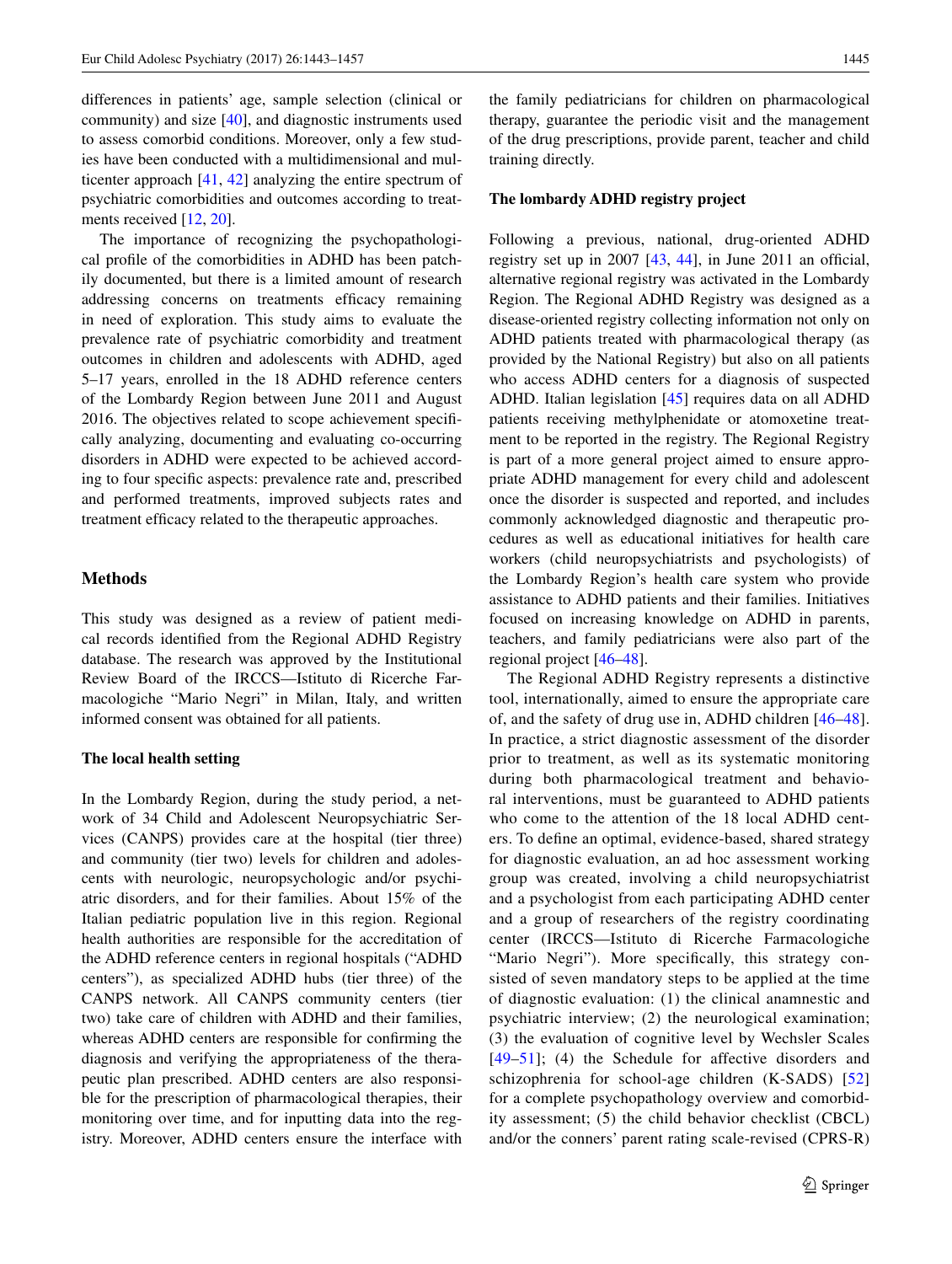rated by parents; (6) the conners' teacher rating scalerevised (CTRS-R) rated by teachers [[53](#page-13-9)[–55\]](#page-13-10); and 7) the clinical global impressions-severity scale (CGI-S) [[56\]](#page-13-11) to quantify symptom severity. This diagnostic pathway was agreed on, approved, and shared by all participating ADHD centers.

Following a diagnosis of ADHD, the registry was designed to guide the user by providing several, differently structured types of follow-up visits at periodic intervals to monitor the clinical outcome of the treatment strategies. These were carried out at 3 and 6 months after the diagnosis, and every 6 months afterward. Patients given methylphenidate were also monitored at 1 week and 1 month after the diagnosis (only after 1 month if they received atomoxetine).

All collected data, i.e., those concerning the diagnostic evaluation and the systematic monitoring assessments described above, were analyzed monthly, and the fndings were reported and periodically discussed with all 18 ADHD centers belonging to the Lombardy ADHD Group. In this study, to evaluate clinical outcome evaluation we used the improved subject rates and the treatment efficacy as measured by the CGI-Improvement and the CGI-Severity (preto post-treatment change,  $\Delta$  Mean) scales, respectively.

This is a clinical multicenter study, in which all patients received a rigorous diagnostic assessment (according to national and international guidelines) [\[57](#page-13-12), [58](#page-13-13)], approved by all involved clinicians and monitored by a registry-based data collection method. Here, we report clinical evaluation and treatment outcome data on new, treatment naïve patients who accessed the ADHD centers between June 2011 and August 2016 and were followed up for 1 year  $(12 \pm 3 \text{ months})$  according to their comorbidity profile.

#### **Data analysis**

Descriptive statistics were summarized. We used Kruskal– Wallis or Chi-square tests to determine differences in population characteristics and between groups of subjects. Statistically signifcant differences were assessed at an alpha level of 0.05. We applied logistic regression analyses with stepwise selection and a signifcance level of 0.05 to, frst, identify risk factors associated with ADHD and, secondly, with comorbidity, considering sociodemographic and anamnestic characteristics, ADHD subtypes, and symptom severity (only for the second step) as independent variables. To evaluate treatment effcacy, we also calculated standardized residuals (Std. Res) [\[59\]](#page-13-14) and the Cohen's d effect size [\[60](#page-13-15)]. A standardized residual is the difference between the observed and expected values for a single treatment group: the larger the residual, the greater the contribution of the group to the magnitude of the resulting Chi-square obtained value. All statistical analyses were performed using SAS software (version 9.2).

#### **Results**

Diagnostic and therapeutic pathways of the sample are summarily presented in Fig. [1.](#page-4-0)

#### **Prevalence rate**

In all, 3030 children and adolescents from the 18 ADHD centers were evaluated for suspected ADHD, the majority (2861, 94%) had completed the diagnostic procedure at the time of data extraction (September 1, 2016) and were included in this study (Fig. [1](#page-4-0)). 1919 of 2861 new subjects evaluated (67%) met the diagnostic criteria for ADHD (M: 1635, 85%; F: 284, 16%). Of these, 650 (34%) received a diagnosis of ADHD only, while 1269 (66%) had at least one comorbid psychiatric disorder. 1106 of 1919 ADHD patients (58%) had ADHD of combined type (ADHD-C), 633 (33%) of inattentive type (ADHD-I), and 180 (9%) of hyperactive/impulsive type (ADHD-H). Comorbid psychiatric disorders were more frequent in patients with ADHD-C subtype (OR 1.54, IC 1.28–1.85) and in those with a CGI-S score equal to or greater than 5 (OR 2.46, IC 1.92–3.14).

Using logistic regression analyses with stepwise selection to determine differences in population characteristics and between groups, some anamnestic characteristics showed a statistically significant association ( $p < 0.05$ ) with comorbidity in ADHD: lower age at diagnosis, having a family history of ADHD, and not being breastfed (Table [1](#page-5-0)).

Of the 2447 patients with at least one psychiatric disorder, 650 (27%) were diagnosed only with ADHD and 401 (16%) only with another psychiatric disorder, while 1396 (57%) had two or more mental disorders (1269 also ADHD). The rate of sleep disorders (23 vs. 13%;  $p \leq 0.0001$ ) and oppositional defiant disorder (20 vs. 11%;  $p \leq 0.0001$ ) was significantly higher in ADHD patients, while inverse data proportion was observed for anxiety disorders (1[2](#page-6-0) vs. 19%;  $p = <0.0001$ ) (Fig. 2). Overall, learning disorders (56%), sleep disorders (26%), oppositional defant disorder (20%), and anxiety disorders (12%) were the more frequent disorders in ADHD subjects (Fig. [2\)](#page-6-0).

Odds ratios and goodness-of-ft tests from logistic regression models for comorbid disorders with a statistically signifcant association (sleep disorders, oppositional defant disorder, anxiety disorder) (Fig. [2](#page-6-0)) and sociodemographic and anamnestic variables (Table [1\)](#page-5-0) in patients with ADHD and with other psychiatric disorders were performed to calculate the relative risk, excluding association bias related to differences on sociodemographic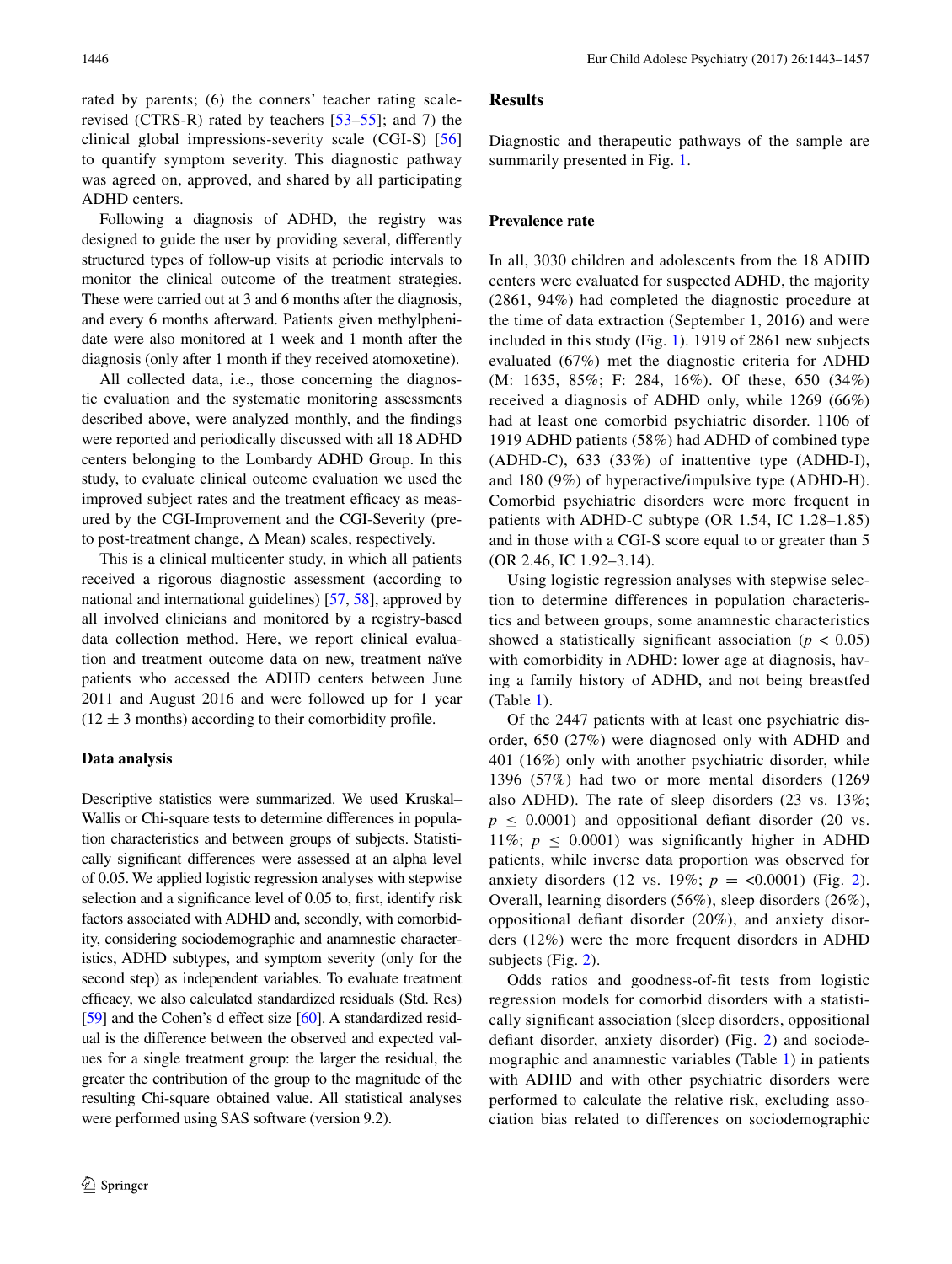<span id="page-4-0"></span>**Fig. 1** Diagnostic and therapeutic pathways of the sample. \*Subjects treated with pharmacological treatment alone or with associated psychological interventions; <sup>a</sup>methylphenidate;<br>batomoxeting: <sup>c</sup>risperidone; batomoxetine; crisperidone;<br>dvalproic acid: <sup>e</sup>sertraline; <sup>d</sup>valproic acid; <sup>e</sup>sertraline; haloperidol





Subjects evaluated  $N = 3030$ 

variables: an ADHD diagnosis was a signifcant risk factor for sleep disorders (OR 1.81, CI 95%: 1.31–2.51) and oppositional defant disorder (OR 1.93, CI 95%: 1.37–2.72), while it was not a signifcant risk factor for the other mental disorders when all signifcant statistical variables in the bivariate model were controlled for. Moreover, the Hosmer–Lemeshow Chi-square test indicated that the observed data were not signifcantly different from expected values derived from each model  $(p > 0.05)$ . Most models had a good estimation of predicted variables (concordance  $\geq$ 0.57).

### **Therapeutic approaches**

Data concerning the assessment and outcome of the therapeutic approaches were analyzed only for ADHD patients receiving care continuity at the ADHD center within a 1-year period (12  $\pm$  3 months). Among patients receiving pharmacological treatment, with or without an associated psychological intervention, we chose to consider only those treated with methylphenidate  $(n = 168, 85\%)$ , thus, excluding those who received other psychotropic drugs or polytherapy  $(n = 29)$  to ensure a homogeneous treatment outcome evaluation (Fig. [1](#page-4-0)).

#### *Prescribed and performed treatments*

The rates of the different treatments prescribed (at the time of the diagnosis) and those received (during the 1-year period after the diagnosis) in 724 ADHD patients with and without psychiatric comorbidities were compared. The rate of psychological therapies (Psy) provided, i.e., training (Psy—Training) and other psychological (Psy—Other) interventions, decreased in both ADHD groups (with and without comorbidity) compared to what was prescribed upon diagnosis. ADHD patients with comorbidity, compared to those without, showed a slight increase in the rate of combined treatment received than that prescribed (from 25 to 26%), while a higher rate of ADHD patients without comorbidity (20%) did not receive any treatment compared to those with comorbidity (12%). The rate of the treatments prescribed and received in ADHD patients according to the more frequent comorbidities showed similar trends, except for the ODD group showing a lower decrease between the rate of the treatments prescribed and received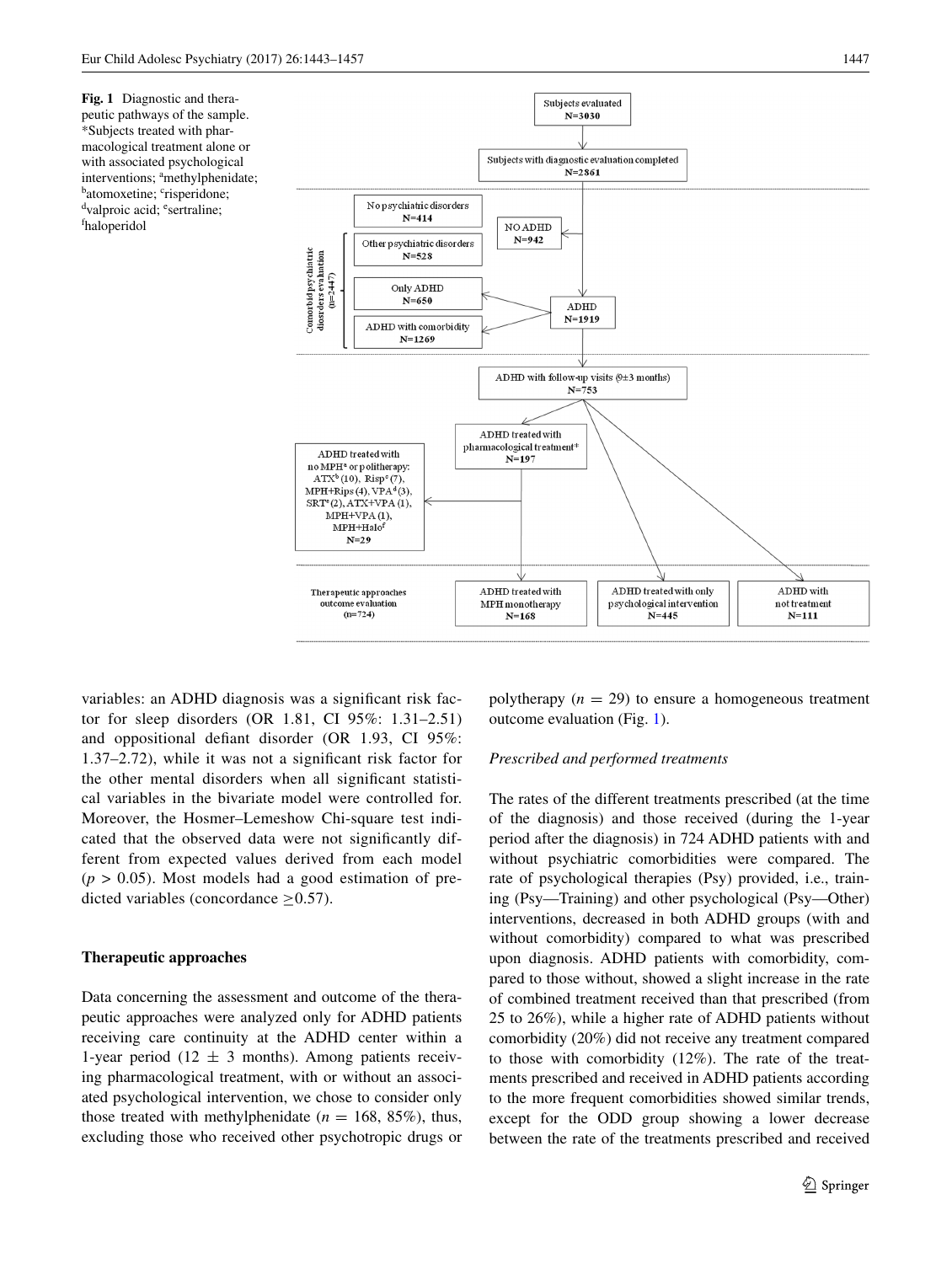|                                    | Table 1 Sociodemographic and anamnestic characteristics of |                                                                                                  | the sample                            |                                           |                                           |                                  |                  |                 |
|------------------------------------|------------------------------------------------------------|--------------------------------------------------------------------------------------------------|---------------------------------------|-------------------------------------------|-------------------------------------------|----------------------------------|------------------|-----------------|
| Characteristics                    | ADHD $(N = 1919)$                                          |                                                                                                  |                                       | NO ADHD $(N = 942)$                       |                                           |                                  | $Total N = 2861$ | Bivariate model |
|                                    | $N = 650 n (%)$<br>ADHD only                               | ADHD with comor-<br>bidity $N = 1269$<br>$n\left(\%)$                                            | $N = 1919 n (%)$<br><b>ADHD</b> total | No psyc disorders<br>$N = 414 n \, (\% )$ | ders $N = 528 n (%)$<br>Other psyc disor- | NO ADHD total<br>$N = 942 n (%)$ | $n\, (\%)$       | $p^*$           |
| Mean age (SD)<br>median            | 8.7(2.4)8                                                  | 9.3(2.5)9                                                                                        | 9.1(2.5)9                             | 9.3(2.5)9                                 | 9.8(2.5)9                                 | 9.5(2.5)9                        | 9.2(2.5)9        | 0.0001          |
| $12-17$ years                      | 98 (15)                                                    | 268 (21)                                                                                         | 366 (19)                              | 84(20)                                    | 131 (25)                                  | 215 (23)                         | 581 (20)         | 0.0071          |
| Male                               | 556 (86)                                                   | 1.079 (85)                                                                                       | 1.635 (85)                            | 338 (82)                                  | 429 (81)                                  | 767 (81)                         | 2.402 (84)       | 0.0091          |
| Only child                         | 167 (26)                                                   | 307 (24)                                                                                         | 474 (25)                              | 92(22)                                    | 120(23)                                   | 212 (23)                         | 686 (24)         | 0.1723          |
| Born abroad                        | 23(4)                                                      | $87(7)$                                                                                          | 110(6)                                | 13(3)                                     | 29(5)                                     | 42(4)                            | 152(5)           | 0.2704          |
| Adopted                            | 19(3)                                                      | 58(5)                                                                                            | 77(4)                                 | 9(2)                                      | 12(2)                                     | $21(2)$                          | 98(3)            | 0.0205          |
| School failures                    | 19(3)                                                      | 78(6)                                                                                            | 97(5)                                 | 16(4)                                     | 36(7)                                     | 52(6)                            | 149(5)           | 0.3777          |
| Employed parents                   | 395 (61)                                                   | 730 (58)                                                                                         | (125(59))                             | 261 (63)                                  | 307 (58)                                  | 568 (60)                         | (693(59)         | 0.5119          |
| Family history of<br><b>ADHD</b>   | 147 (23)                                                   | 270 (21)                                                                                         | 417 (22)                              | 45(11)                                    | 63 (12)                                   | 108(11)                          | 525 (18)         | 0.0001          |
| Dystocic delivery                  | 166(27)                                                    | 322 (27)                                                                                         | 488 (27)                              | 92(23)                                    | 128 (25)                                  | 220 (24)                         | 708 (26)         | 0.1513          |
| Preterm/low<br>weight <sup>b</sup> | 89 (15)                                                    | 185 (16)                                                                                         | 274 (16)                              | 59 (15)                                   | 76(16)                                    | 135 (16)                         | 409 (16)         | 0.8788          |
| Breastfeeding <sup>c</sup>         | 339 (65)                                                   | 607 (62)                                                                                         | 946 (63)                              | 246 (69)                                  | 288 (66)                                  | 534 (68)                         | (49) 0871        | 0.0387          |
| Motor delay                        | 17(3)                                                      | 76(6)                                                                                            | 93(5)                                 | 16(4)                                     | 18(3)                                     | 34(4)                            | 127(5)           | 0.1699          |
| Language delay                     | 106 (17)                                                   | 280 (23)                                                                                         | 386 (21)                              | 62 (15)                                   | 106(21)                                   | 168 (18)                         | 554 (20)         | 0.2230          |
|                                    |                                                            | <i>*Test</i> $\chi^2$ used for categorical variables and Kruskal–Wallis for continuous variables |                                       |                                           |                                           |                                  |                  |                 |

<span id="page-5-0"></span>ab

 $\frac{5}{2}$  months

<sup>a</sup> Preterm (<37 sett), low weight (<2500 gr)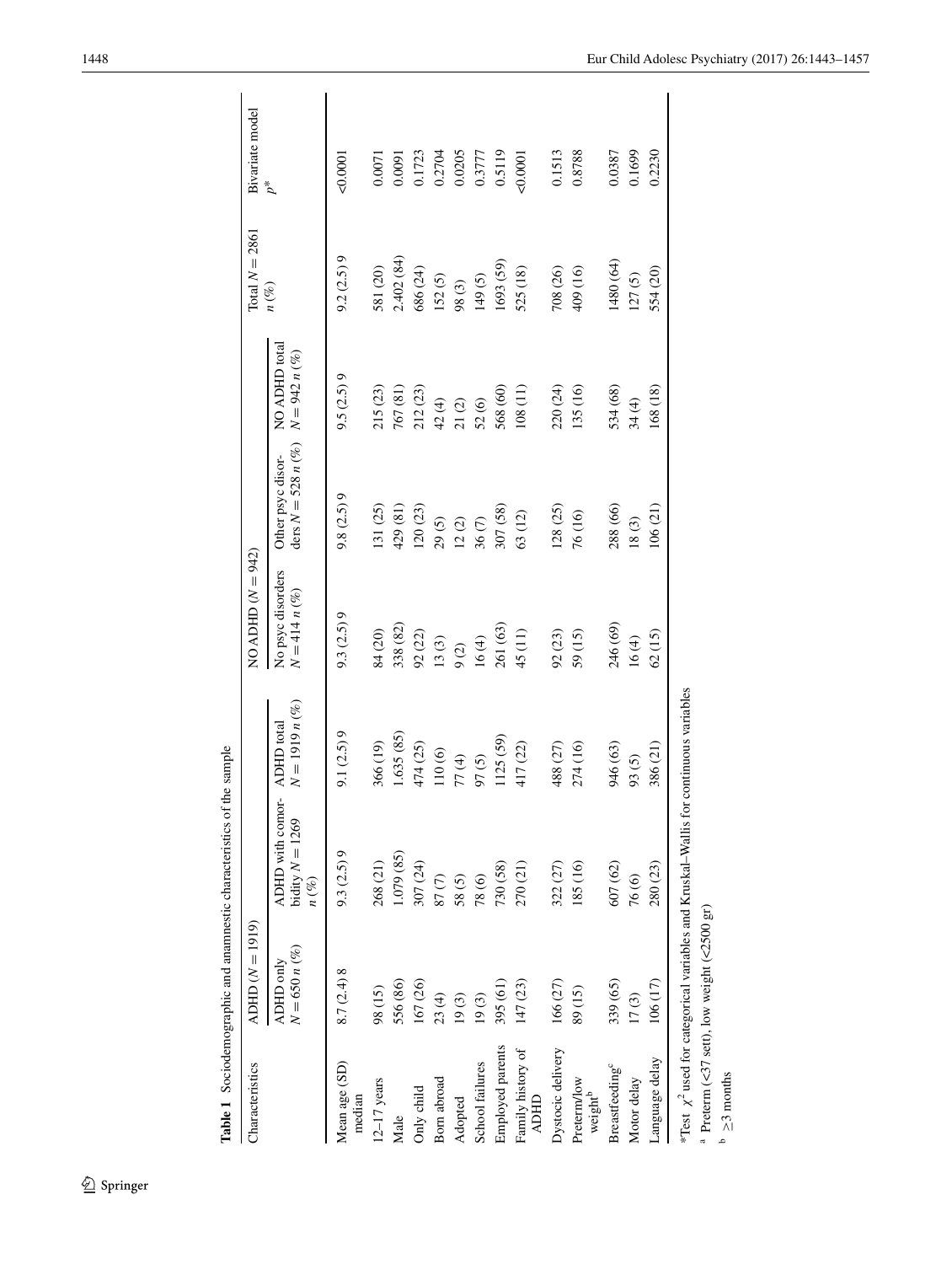<span id="page-6-0"></span>

compared to other groups. Only treatments that were actually received in the clinical practice and during the study period (12  $\pm$  3 months) were considered in the outcome evaluation.

#### *Improved subject rates*

Clinical outcome evaluation of ADHD patients after one year of therapy, as measured by the CGI-Improvement scale, was evaluated. Overall, in the ADHD group (*N* = 724), 141 (20%) and 241 (33%) patients showed great and minimal improvement, respectively, while 299 (41%) showed no signifcant clinical change and 43 (6%) worsened. Results show similar rates in both ADHD with and without comorbidity groups, while, when considering each type of psychiatric comorbidity as a separate group, some differences arose. The ADHD group with an associated sleep disorder showed a higher rate of much improved subjects (28%), while the groups with ADHD with a comorbid ODD or anxiety disorder showed higher rates of worsened subjects of 11 and 13%, respectively.

Findings of the Chi-square test for each treatment (counting the number of improved patients, CGII  $\langle 3 \rangle$  in these following ADHD groups: only ADHD, ADHD with comorbidity, ADHD with most frequent comorbidities, i.e., learning, sleep, ODD, and anxiety disorders, and ADHD Total, are shown in Fig. [3](#page-7-0). A statistical difference between treatment groups was found in ADHD with comorbidity ( $p < 0.001$ ), ADHD + Learning disability ( $p = 0.004$ ), ADHD + ODD  $(p = 0.019)$  groups and in all ADHD  $(p < 0.001)$ . Residual analysis was then applied to identify which specifc treatment made the greatest contribution to the Chi-square test's signifcance (Fig. [3](#page-7-0)). Overall, combined treatment proved superior, showing a signifcant value in the overall ADHD group (ADHD Total), which is equivalent to stating that subjects who received  $MPH + Py$ were signifcantly more likely to improve compared to other treatment groups. In ADHD with comorbidity, subjects treated with combined treatment  $(MPH + Psy)$  and those treated with MPH alone had positive values, indicating that there were more improved subjects in these groups than would be expected by chance. Although other treatments showed positive residual values, no signifcant fndings were found.

Moreover, we evaluated whether a more severe symptomatology could have acted as moderator for the improvement rate: no differences were observed in the improvement rates for all treatment groups after stratifying for CGI-Severity at the baseline evaluation (CGIS  $\leq$  vs  $\geq$  5)  $(p > 0.05)$ .

#### *Treatment effcacy*

We also analyzed outcome data as measured by the CGI-Severity scale (pre- to post-treatment change, Δ Mean). Figure [4](#page-8-0) includes the effect sizes (ES) for each treatment group relative to a control condition, such as those subjects who did not receive any treatment. A common way to interpret effect sizes proposed by Cohen (1969) [\[60](#page-13-15)] considers an ES of 0.2 as "small", 0.5 as "medium" and "large enough to be visible to the naked eye", and an ES of 0.8 or more as "large" and "grossly perceptible and therefore large".

Comparing only ADHD with ADHD with comorbidity groups, pharmacological treatment alone (MPH) showed a medium ES (0.63) for patients with only ADHD and a large ES (0.89) for ADHD with comorbidity, while the combined treatment  $(X)$  shows a large, and statistically significant,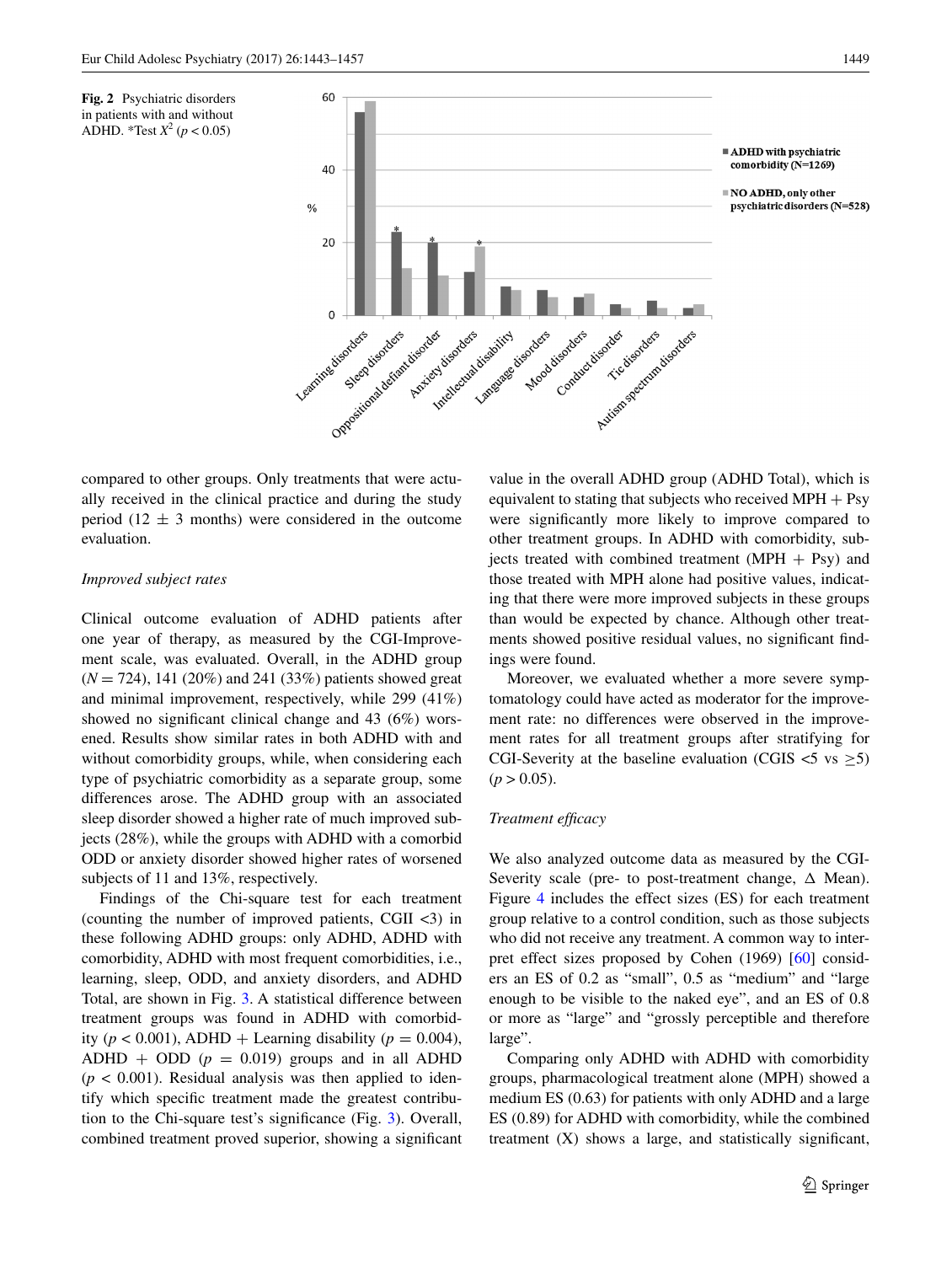

<span id="page-7-0"></span>**Fig. 3** Clinical improvement (CGI-I ≤3) in ADHD with and without comorbidities according to treatment received (Std. Res). \*Statistically signifcant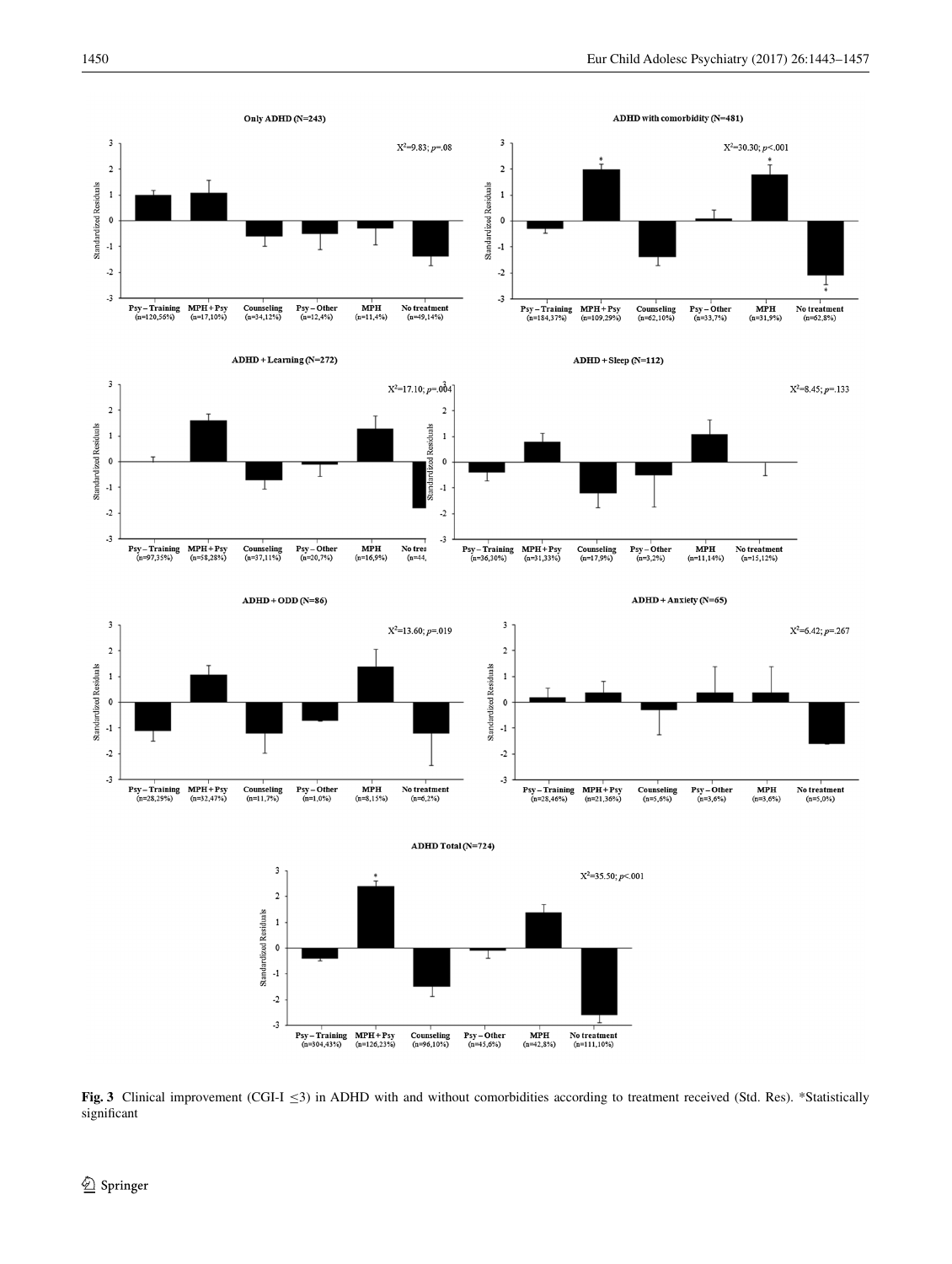|                                                                                                                                                                                 |              | Treatment    |     |                  | Control      |       |        |                              |                |      |                      |                |
|---------------------------------------------------------------------------------------------------------------------------------------------------------------------------------|--------------|--------------|-----|------------------|--------------|-------|--------|------------------------------|----------------|------|----------------------|----------------|
| Subgroup                                                                                                                                                                        | ∆ Mean       | <b>SD</b>    |     | Total ∆ Mean     | <b>SD</b>    | Total |        | Weight Effect Size [95% CI]  |                |      | Effect Size [95% CI] |                |
| <b>PSY-TRAINING</b>                                                                                                                                                             |              |              |     |                  |              |       |        |                              |                |      |                      |                |
| Only ADHD                                                                                                                                                                       | 0.4          | $\mathbf{1}$ | 120 | 0.3              | 0.9          | 49    | 46.1%  | $0.10$ [-0.23, 0.43]         |                |      |                      |                |
| ADHD with comorbidity                                                                                                                                                           | 0.5          | 1            | 184 | 0.1              | 1            | 62    | 53.9%  | $0.40$ [0.11, 0.69]          |                |      |                      |                |
|                                                                                                                                                                                 |              |              |     |                  |              |       |        |                              |                |      |                      |                |
| <b>Total (95 % CI)</b>                                                                                                                                                          |              |              | 304 |                  |              | 111   | 100.0% | $0.26$ [-0.03, 0.55]         |                |      |                      |                |
| Heterogeneity: Tau <sup>2</sup> = 0.02; Chi <sup>2</sup> = 1.73, df = 1 (P = 0.19); 1 <sup>2</sup> = 42%. Test for overall effect: Z = 1.77 (P = 0.08)                          |              |              |     |                  |              |       |        |                              |                |      |                      |                |
|                                                                                                                                                                                 |              |              |     |                  |              |       |        |                              | $-2$           | -1   |                      |                |
| More frequent comorbidities                                                                                                                                                     |              |              |     |                  |              |       |        |                              |                |      |                      |                |
| $ADHD + ODD$                                                                                                                                                                    | 0.3          | 1.1          | 28  | 0.2              | 0.8          | 6     | 10.2%  | $0.09$ [-0.79, 0.97]         |                |      |                      |                |
| $ADHD + Sleep$                                                                                                                                                                  | 0.5          | 1.1          | 36  | 0.2              | $\mathbf{1}$ | 14    | 20.6%  | $0.27$ [-0.34, 0.89]         |                |      |                      |                |
| $ADHD + Learning$                                                                                                                                                               | 0.7          | $\mathbf{1}$ | 97  | 0.2              | $\mathbf{1}$ | 44    | 60.7%  | $0.50$ [0.14, 0.86]*         |                |      |                      |                |
|                                                                                                                                                                                 |              | 1            | 28  | $\mathbf{0}$     | 0.5          | 5     |        |                              |                |      |                      |                |
| $ADHD + Anxiety$                                                                                                                                                                | 0.5          |              |     |                  |              |       | 8.6%   | $0.51$ [-0.45, 1.47]         |                |      |                      |                |
|                                                                                                                                                                                 |              |              |     |                  |              |       |        |                              |                |      |                      |                |
| <b>Total (95 % CI)</b>                                                                                                                                                          |              |              | 189 |                  |              | 69    | 100.0% | $0.41$ [0.13, 0.69]          |                |      |                      |                |
| Heterogeneity: Tau <sup>2</sup> = 0.00; Chi <sup>2</sup> = 0.95, df = 3 (P = 0.81); $I^2 = 0\%$ . Test for overall effect: Z = 2.87 (P = 0.004)                                 |              |              |     |                  |              |       |        |                              | $-2$           |      |                      |                |
| $MPH + PSY$                                                                                                                                                                     |              |              |     |                  |              |       |        |                              |                |      |                      |                |
| Only ADHD                                                                                                                                                                       | 0.7          | 1.1          | 17  | 0.3              | 0.9          | 49    | 25.9%  | $0.41$ [-0.14, 0.97]         |                |      |                      |                |
|                                                                                                                                                                                 | 0.9          | 1.1          | 109 | 0.1              | 1            | 62    | 74.1%  | $0.75$ [0.43, 1.07]*         |                |      |                      |                |
| ADHD with comorbidity                                                                                                                                                           |              |              |     |                  |              |       |        |                              |                |      |                      |                |
|                                                                                                                                                                                 |              |              |     |                  |              |       |        |                              |                |      |                      |                |
| <b>Total (95 % CI)</b>                                                                                                                                                          |              |              | 126 |                  |              | 111   | 100.0% | $0.66$ [0.38, 0.95]*         |                |      |                      |                |
| Heterogeneity: Tau <sup>2</sup> = 0.00; Chi <sup>2</sup> = 1.03, df = 1 (P = 0.31); $I^2 = 3\%$ . Test for overall effect: Z = 4.53 (P < 0.00001)                               |              |              |     |                  |              |       |        |                              | $-2$           | -1   |                      | 2              |
| More frequent comorbidities                                                                                                                                                     |              |              |     |                  |              |       |        |                              |                |      |                      |                |
|                                                                                                                                                                                 |              |              |     |                  |              |       |        |                              |                |      |                      |                |
| $ADHD + Sleep$                                                                                                                                                                  | 0.9          | 1.3          | 31  | 0.2              | 1            | 14    | 22.3%  | $0.57$ [-0.08, 1.21]         |                |      |                      |                |
| $ADHD + Learning$                                                                                                                                                               | 0.9          | 1.1          | 58  | 0.2              | $\mathbf{1}$ | 44    | 57.0%  | $0.66$ [0.25, 1.06]*         |                |      |                      |                |
| $ADHD + Anxiety$                                                                                                                                                                | 0.6          | 0.9          | 21  | $\boldsymbol{0}$ | 0.5          | 5     | 9.3%   | $0.69$ [-0.31, 1.68]         |                |      |                      |                |
| $ADHD + ODD$                                                                                                                                                                    | $\mathbf{1}$ | 0.8          | 32  | 0.2              | 0.8          | 6     | 11.3%  | $0.98$ [0.08, 1.88]*         |                |      |                      |                |
|                                                                                                                                                                                 |              |              |     |                  |              |       |        |                              |                |      |                      |                |
| <b>Total (95 % CI)</b>                                                                                                                                                          |              |              | 142 |                  |              | 69    | 100.0% | $0.68$ [0.37, 0.98]*         |                |      |                      |                |
| Heterogeneity: Tau <sup>2</sup> = 0.00; Chi <sup>2</sup> = 0.56, df = 3 (P = 0.91); $I^2 = 0\%$ . Test for overall effect: Z = 4.36 (P < 0.0001)                                |              |              |     |                  |              |       |        |                              |                |      |                      |                |
|                                                                                                                                                                                 |              |              |     |                  |              |       |        |                              | $-2$           | $-1$ | O                    |                |
| <b>COUNSELING</b>                                                                                                                                                               |              |              |     |                  |              |       |        |                              |                |      |                      |                |
| Only ADHD                                                                                                                                                                       | 0.2          | 1.1          | 34  | 0.3              | 0.9          | 49    | 39.6%  | $-0.10$ $[-0.54, 0.34]$      |                |      |                      |                |
| ADHD with comorbidity                                                                                                                                                           | 0.3          | 1.1          | 62  | 0.1              | 1            | 62    | 60.4%  | $0.19$ [-0.16, 0.54]         |                |      |                      |                |
|                                                                                                                                                                                 |              |              |     |                  |              |       |        |                              |                |      |                      |                |
| <b>Total (95 % CI)</b>                                                                                                                                                          |              |              | 96  |                  |              | 111   | 100.0% | $0.07$ [-0.20, 0.35]         |                |      |                      |                |
| Heterogeneity: Tau <sup>2</sup> = 0.00; Chi <sup>2</sup> = 1.02, df = 1 (P = 0.31); I <sup>2</sup> = 2%. Test for overall effect: Z = 0.53 (P = 0.60)                           |              |              |     |                  |              |       |        |                              |                |      |                      |                |
|                                                                                                                                                                                 |              |              |     |                  |              |       |        |                              | $-2$           | -1   |                      |                |
| More frequent comorbidities                                                                                                                                                     |              |              |     |                  |              |       |        |                              |                |      |                      |                |
| $ADHD + ODD$                                                                                                                                                                    | 0.1          | 0.9          | 11  | 0.2              | 0.8          | 6     | 11.4%  | $-0.11$ [ $-1.10$ , $0.89$ ] |                |      |                      |                |
| $ADHD + Learning$                                                                                                                                                               | 0.2          | 1.2          | 37  | 0.2              | 1            | 44    | 59.3%  | $0.00$ [-0.44, 0.44]         |                |      |                      |                |
| $ADHD + Sleep$                                                                                                                                                                  | 0.3          | 0.9          | 17  | 0.2              | $\mathbf{1}$ | 14    | 22.6%  | $0.10$ [-0.60, 0.81]         |                |      |                      |                |
| $ADHD + Anxiety$                                                                                                                                                                | 0.4          | 0.5          | 5   | $\mathbf{0}$     | 0.5          | 5     | 6.7%   | $0.72$ [-0.58, 2.03]         |                |      |                      |                |
|                                                                                                                                                                                 |              |              |     |                  |              |       |        |                              |                |      |                      |                |
|                                                                                                                                                                                 |              |              | 70  |                  |              | 69    | 100.0% |                              |                |      |                      |                |
| <b>Total (95 % CI)</b><br>Heterogeneity: Tau <sup>2</sup> = 0.00; Chi <sup>2</sup> = 1.19, df = 3 (P = 0.76); I <sup>2</sup> = 0%. Test for overall effect: Z = 0.34 (P = 0.73) |              |              |     |                  |              |       |        | $0.06$ [-0.28, 0.40]         |                |      |                      |                |
|                                                                                                                                                                                 |              |              |     |                  |              |       |        |                              | $-2$           |      |                      |                |
| <b>PSY-OTHER</b>                                                                                                                                                                |              |              |     |                  |              |       |        |                              |                |      |                      |                |
| Only ADHD                                                                                                                                                                       | 0.3          | 0.9          | 12  | 0.3              | 0.9          | 49    | 31.0%  | $0.00$ [-0.63, 0.63]         |                |      |                      |                |
| ADHD with comorbidity                                                                                                                                                           | 0.3          | 1.2          | 33  | 0.1              | $\mathbf{1}$ | 62    | 69.0%  |                              |                |      |                      |                |
|                                                                                                                                                                                 |              |              |     |                  |              |       |        | $0.18$ [ $-0.24$ , $0.61$ ]  |                |      |                      |                |
|                                                                                                                                                                                 |              |              |     |                  |              |       |        |                              |                |      |                      |                |
| <b>Total (95 % CI)</b>                                                                                                                                                          |              |              | 45  |                  |              | 111   | 100.0% | $0.13$ [-0.22, 0.48]         |                |      |                      |                |
| Heterogeneity: Tau <sup>2</sup> = 0.00; Chi <sup>2</sup> = 0.23, df = 1 (P = 0.63); I <sup>2</sup> = 0%. Test for overall effect: Z = 0.71 (P = 0.48)                           |              |              |     |                  |              |       |        |                              | $\cdot$ -2     | $-1$ |                      |                |
| More frequent comorbidities                                                                                                                                                     |              |              |     |                  |              |       |        |                              |                |      |                      |                |
|                                                                                                                                                                                 | $\mathbf{0}$ | 1.2          | 3   | 0.2              | $\mathbf{1}$ |       |        | $0.18$ [-1.43, 1.06]         |                |      |                      |                |
| $ADHD + Sleep$                                                                                                                                                                  |              |              |     |                  |              | 14    | 22.9%  |                              |                |      |                      |                |
| $ADHD + ODD$                                                                                                                                                                    | 0            | 0            | 1   | 0.2              | $_{0.8}$     | 6     |        | Not estimable                |                |      |                      |                |
| $ADHD + Learning$                                                                                                                                                               | 0.2          | 1.2          | 20  | 0.2              | $\mathbf{1}$ | 44    | 64.2%  | $0.00$ [-0.53, 0.53]         |                |      |                      |                |
| $ADHD + Anxiety$                                                                                                                                                                | 0.7          | 0.1          | 3   | $\mathbf{0}$     | 0.5          | 5     | 13.0%  | $1.48$ [-0.28, 3.23]         |                |      |                      |                |
|                                                                                                                                                                                 |              |              |     |                  |              |       |        |                              |                |      |                      |                |
| <b>Total (95 % CI)</b>                                                                                                                                                          |              |              | 27  |                  |              | 69    | 100.0% | $0.15$ [-0.53, 0.82]         |                |      |                      |                |
| Heterogeneity: Tau <sup>2</sup> = 0.11; Chi <sup>2</sup> = 2.69, df = 2 (P = 0.26); 1 <sup>2</sup> = 26%. Test for overall effect: Z = 0.43 (P = 0.66)                          |              |              |     |                  |              |       |        |                              |                |      |                      |                |
|                                                                                                                                                                                 |              |              |     |                  |              |       |        |                              | $-2$           | -1   |                      |                |
| <b>MPH</b>                                                                                                                                                                      |              |              |     |                  |              |       |        |                              |                |      |                      |                |
| Only ADHD                                                                                                                                                                       | 0.9          | 1.1          | 11  | 0.3              | 0.9          | 49    | 31.5%  | $0.63$ [-0.03, 1.30]         |                |      |                      |                |
| ADHD with comorbidity                                                                                                                                                           | $\mathbf{1}$ | 1            | 31  | 0.1              | $\mathbf{1}$ | 62    | 68.5%  | $0.89$ [0.44, 1.34]*         |                |      |                      |                |
|                                                                                                                                                                                 |              |              |     |                  |              |       |        |                              |                |      |                      |                |
| <b>Total (95 % CI)</b>                                                                                                                                                          |              |              | 42  |                  |              | 111   | 100.0% | $0.81$ [0.44, 1.18]*         |                |      |                      |                |
| Heterogeneity: Tau <sup>2</sup> = 0.00; Chi <sup>2</sup> = 0.41 df = 1 (P = 0.52); 1 <sup>2</sup> = 0%. Test for overall effect: Z = 4.26 (P < 0.0001)                          |              |              |     |                  |              |       |        |                              |                |      |                      |                |
|                                                                                                                                                                                 |              |              |     |                  |              |       |        |                              | $\overline{2}$ | -1   | 0                    | $\overline{2}$ |
| More frequent comorbidities                                                                                                                                                     |              |              |     |                  |              |       |        |                              |                |      |                      |                |
| $ADHD + ODD$                                                                                                                                                                    | 0.8          | 1.1          | 16  | 0.2              | 1            | 44    | 55.2%  | $0.58$ [-0.01, 1.16]         |                |      |                      |                |
| $ADHD + Sleep$                                                                                                                                                                  | 1.3          | 1.1          | 11  | 0.2              | 1            | 14    | 26.0%  | $1.02$ [0.17, 1.87]*         |                |      |                      |                |
| $ADHD + Learning$                                                                                                                                                               | 1.3          | 1.7          | 3   | $\bf{0}$         | 0.5          | 5     | 7.2%   | $1.06$ [ $-0.54$ , 2.67]     |                |      |                      |                |
| $ADHD + Anxiety$                                                                                                                                                                | 1.9          | 1.1          | 8   | 0.2              | 0.8          | 6     | 11.6%  | 1.61 $[0.34, 2.89]$ *        |                |      |                      |                |
|                                                                                                                                                                                 |              |              |     |                  |              |       |        |                              |                |      |                      |                |
| <b>Total (95 % CI)</b>                                                                                                                                                          |              |              | 38  |                  |              | 69    | 100.0% |                              |                |      |                      |                |
| Heterogeneity: Tau <sup>2</sup> = 0.00; Chi <sup>2</sup> = 2.45, df = 3 (P = 0.48); I <sup>2</sup> = 0%. Test for overall effect: Z = 3.84 (P = 0.0001)                         |              |              |     |                  |              |       |        | $0.85$ [0.41, 1.28]*         |                |      |                      |                |
|                                                                                                                                                                                 |              |              |     |                  |              |       |        |                              | $-2$           | -1   | 0                    |                |
|                                                                                                                                                                                 |              |              |     |                  |              |       |        |                              |                |      |                      |                |

<span id="page-8-0"></span>**Fig. 4** Treatment outcomes (Effect size) on global functional impairment (CGI-S mean pre–post) of ADHD patients with and without comorbidities according to treatment received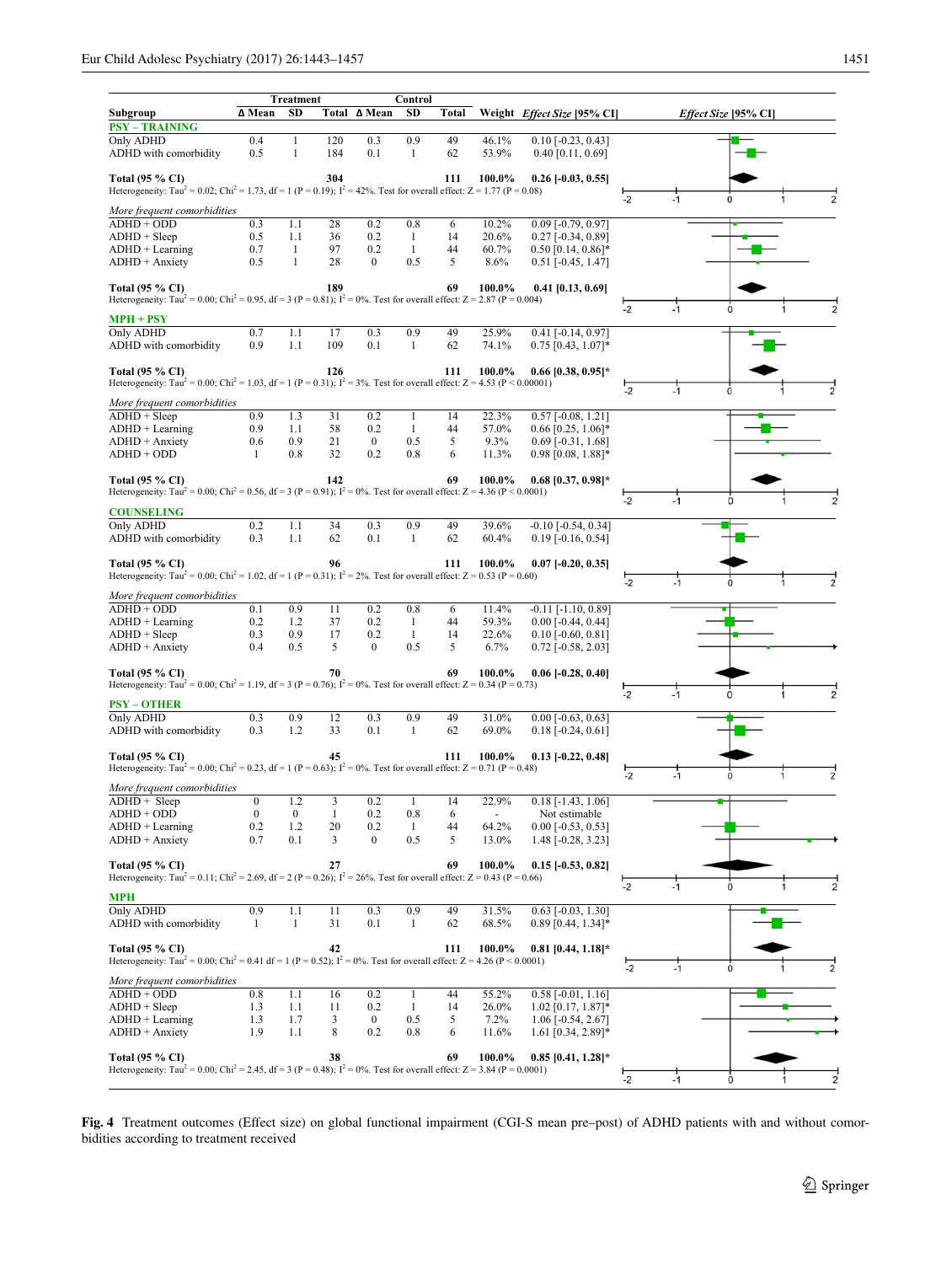ES (0.75) for ADHD with comorbidity. Other treatments showed lower ES values for these groups. According to more frequent comorbidities (ODD, anxiety, learning and sleep disorders), on the other hand, we found: for subjects with comorbid learning disorders, medium ESs of the Psy—Training treatment alone (0.50) and of the combined treatment (MPH  $+$  Psy, 0.66); for those with ODD, a large ES (0.98) of the MPH  $+$  Psy treatment; and very large ESs for ADHD with anxiety (1.61) and with sleep (1.02) disorders when they received MPH alone (Fig. [4\)](#page-8-0).

## **Discussion**

#### **Prevalence rate**

In our sample of Italian children and adolescents with ADHD, most of the patients (66%) resulted as having one or more comorbid psychiatric disorders, in strong agreement with previous studies  $[6, 13, 14, 21, 61–65]$  $[6, 13, 14, 21, 61–65]$  $[6, 13, 14, 21, 61–65]$  $[6, 13, 14, 21, 61–65]$  $[6, 13, 14, 21, 61–65]$  $[6, 13, 14, 21, 61–65]$  $[6, 13, 14, 21, 61–65]$  $[6, 13, 14, 21, 61–65]$  $[6, 13, 14, 21, 61–65]$  $[6, 13, 14, 21, 61–65]$  $[6, 13, 14, 21, 61–65]$  $[6, 13, 14, 21, 61–65]$ . This rate is consistent with studies that found that ADHD without comorbidity is rare [\[66](#page-13-18)], even in the general population sample [\[14](#page-12-37)]. Among the sociodemographic and anamnestic characteristics, the variables that resulted signifcantly associated with a higher risk of presenting a co-occurring disorder in ADHD were a lower age at diagnosis, having a family history of ADHD, and not being breastfed. These results were somewhat expected following data from previous reports evaluating risk factors for psychiatric disorders in a large population sample [[67–](#page-13-19)[70\]](#page-13-20). Moreover, ADHD patients show a higher risk of presenting two or more psychiatric comorbidities compared to subjects with other psychiatric disorders, although with lower rates than those reported in the MTA study [[13\]](#page-12-14) (21% in our study vs 40% in the MTA study).

Consistently with other reports, most of our patients with ADHD had other psychiatric conditions more frequently compared to subjects with other mental disorders. On the broad spectrum of possible co-existing problems likely to occur in individuals diagnosed with ADHD [\[3\]](#page-12-2), in our ADHD sample the most common comorbid conditions were specifc learning disorder, sleep problems, oppositional defant disorder and anxiety disorders, with slightly different prevalence rates compared to previous reports [\[6](#page-12-36), [15,](#page-12-9) [24,](#page-12-17) [34,](#page-12-27) [36](#page-12-29), [64](#page-13-21), [71\]](#page-13-22). In particular, in our ADHD sample ODD co-occured in 20% of cases; this rate was slightly lower than that of other studies showing association rates varying from 25 to 50% [[10](#page-12-8), [61,](#page-13-16) [62,](#page-13-23) [65](#page-13-17)], with a higher prevalence in population studies (61%) compared to clinical sample studies (39%) [[63](#page-13-24)]. This difference may be related to the Italian context, based on the fndings of previous studies that found an overall lower rate of externalizing disorders (1%) in the developmental age compared to those estimated in other countries [[72\]](#page-13-25). The general population prevalence in children and adolescents is 6.5% for anxiety disorders and 2.6% for depressive disorders [\[73\]](#page-13-26); similar results emerged from our study's entire sample. The association between anxiety disorders and ADHD, on the other hand, ranges from 10 to 40% [\[13](#page-12-14), [14,](#page-12-37) [74](#page-13-27)] in clinic-referred children and is consistent with our results. Moreover, consistent with our fndings, perspective, longitudinal studies across the lifespan show that the risk of anxiety disorders in ADHD children and adolescents is no greater than in control groups, but, in young adulthood, shows a large rise in those whose ADHD persists to age 27 [[75](#page-13-28)]. This inconsistence in the literature data is probably due to the fact that most research merges all types of anxiety disorders together.

The co-occurrence of other psychiatric comorbidities is less frequent. The prevalence rate of depressive disorder associated with ADHD (5%), e.g., was lower than expected, based on other reports that indicated association rates of between 20 and 30% [[13,](#page-12-14) [75](#page-13-28)[–77](#page-13-29)]. Our fnding, however, may be explained by the fact that the risk of depression among ADHD patients seems to be largely mediated by the co-occurrence of conduct disorders [[78](#page-13-30)– [80](#page-14-0)] whose incidence is very low in our sample (3%).

In all the children with two or more psychiatric disorders, the ADHD group showed two age peaks, at 8 and 12 years, compared to a single peak in subjects without ADHD. This data could be explained by the fact that the onset of most comorbid disorders occurred earlier when an ADHD diagnosis was present. This issue has been reported previously, for example in obsessive compulsive [[81\]](#page-14-1) and bipolar disorders [[82](#page-14-2)]. In our sample, subjects with ADHD-C subtype showed higher rates of psychiatric comorbidity, more signifcant global functional impairment, and higher drug prescription rates. The overlap between the presence of comorbid conditions and clinical global severity is consistent with recent data confrming that comorbidity strongly impacts on the level of functional impairment [[83\]](#page-14-3). Moreover, subjects with comorbidity, and who therefore show higher impairment, also more frequently receive a prescription of pharmacological treatment in combination with psychological intervention, as is to be expected given the Italian National guidelines [[58](#page-13-13)].

#### **Therapeutic approaches**

Among ADHD patients receiving care continuity for 1 year, the performed treatment rate changed according to the type of prescribed treatment and to the presence and type of psychiatric comorbidity.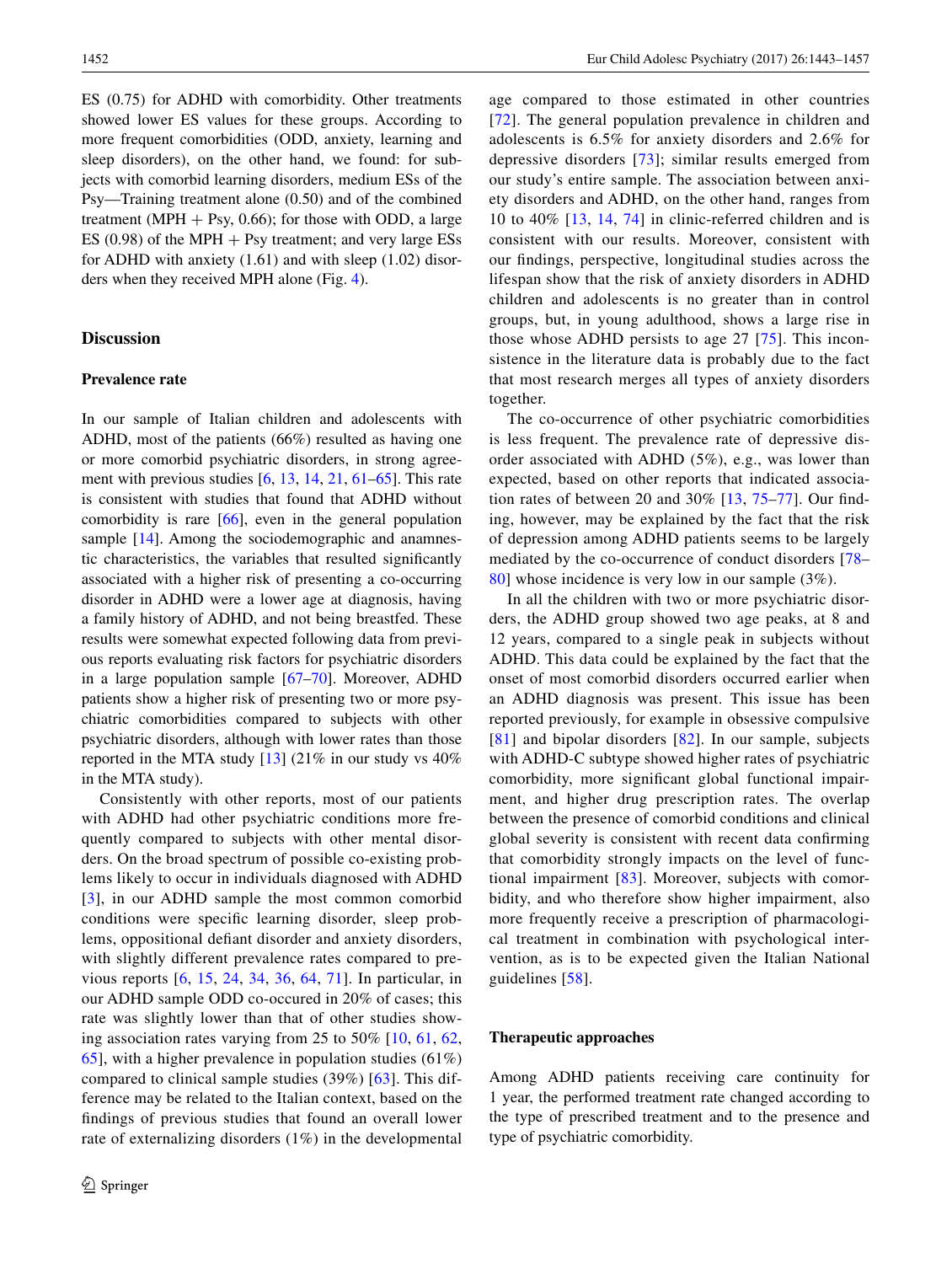#### *Prescribed and performed treatments*

Overall, training and other psychological treatments were performed less frequently than prescribed at the time of diagnosis in, both, patients with and without comorbidity. While ADHD without comorbidity had a higher rate of subjects not receiving any treatment, ADHD with comorbidity showed an increase in the rate of subjects treated with combined therapy and, more specifcally, ADHD with ODD was the group that more frequently received the treatment prescribed. These results were expected, not only for the above-mentioned reasons concerning the clinicians' compliance to guidelines, but also for the existing, and well known, critical issues related to the services organization and their sustainability in responding to care needs [\[84](#page-14-4)]. It is known worldwide that only a very limited number of children and adolescents with mental health needs has access to care, and Italy is no exception: access to services occurs only in 1 case every 4 for children with a neuropsychiatric disorder [[85\]](#page-14-5). The waiting lists for diagnosis and treatment represent a major issue to be resolved in clinical practice and could be a possible explanation of the difference found between prescribed and received treatments [\[84](#page-14-4)].

Our data also show that patients with ADHD and ODD more frequently receive the treatment prescribed. This could be explained by the fact that ODD symptoms are largely known to increase the clinical severity and to worsen long-term outcomes [\[86](#page-14-6)], but also to be the major reason for diffculties in the daily management of patients at school and in other life contexts. This, in turn, could result in a priority need to be answered from different perspectives. It is, in fact, clinically reasonable that patients with high comorbidity and impairment are considered a priority for intervention and, therefore, show a greater correspondence between received and prescribed treatments, and a lower percentage of no treatment when compared to ADHD alone. Moreover, a higher rate of ADHD subjects with comorbidity receive a pharmacological therapy alone compared to those with only ADHD, probably related to the fact that clinical service resources fail to ensure all psychological treatments prescribed. Despite this, it is important to note that not all clinical and environmental factors that could be playing a substantial role in the therapeutic strategy, nor a possible change in these factors during the 1-year period, could be considered in our study because, in order to increase the number of variables considered, a higher number of enrolled patients would have been needed.

### *Improved subject rates*

ADHD subjects, with and without comorbidity, receiving combined treatment had a higher subject improvement rate

compared to that of the other treatment groups. Interestingly, the improvement rate did not seem to be related to clinical severity at baseline, which could mean that appropriate and different therapeutic choices were made according to the different severity levels at the time of diagnosis. Defning specifc, different therapeutic approaches according to CGI-Severity at baseline was one of the objectives of the Lombardy ADHD treatment group, and, thus, seems to have been achieved. Nonetheless, this aspect needs to be verifed with larger numbers.

The clinical improvement rate according to specifc comorbidities showed that combined therapy was superior for ADHD with learning disorders and with sleep disorders compared to training intervention alone, as expected considering the effect of the pharmacological treatment on sleep [\[26](#page-12-19)] and on learning disorders—improving attention allows improvement in learning skills [[39\]](#page-12-32).

On the other hand, according to our results, subjects with ADHD and anxiety disorders need to be treated with psychological interventions other than training, rather than with combined therapy, in order to reach a greater improvement. In this case, our data seem to be in contrast with previous fndings: March and coll. [\[87](#page-14-7)]—MTA study—indeed, show that the increase in treatment effect size is relatively greater for behavioral and, more robustly, for combined treatment, when comparing ADHD with and without anxiety disorders. The fndings, however, are not fully comparable because in our study "other psychological treatment" is a heterogeneous treatment group including not only behavioral treatment, but also psychoanalytic, psychodynamic, and familiar psychological approaches.

#### **Treatment efficacy**

Our results are in line with the main results of the most important study on the efficacy of treatments for ADHD the MTA study [[88\]](#page-14-8)—according to which the combined treatment did not yield signifcantly greater advantages than pharmacological therapy alone for core ADHD symptoms, but may have provided advantages for positive functioning outcomes. In our sample, we considered the improvement rate in clinical global functioning, as measured by CGI scales (CGIs), to measure treatment outcomes. In the interpretation of our fndings, however, we need to consider not only the strengths of CGI scales (overall clinician-determined summary measures taking into account all available information, including knowledge of the patient's history, psychosocial circumstances, symptoms, behavior, and the impact of the symptoms on the patient's ability to function) [\[89](#page-14-9)], but also their weaknesses, i.e., clinician only, subjectivity, and heterogeneous confdence intrinsic to the use of these scales.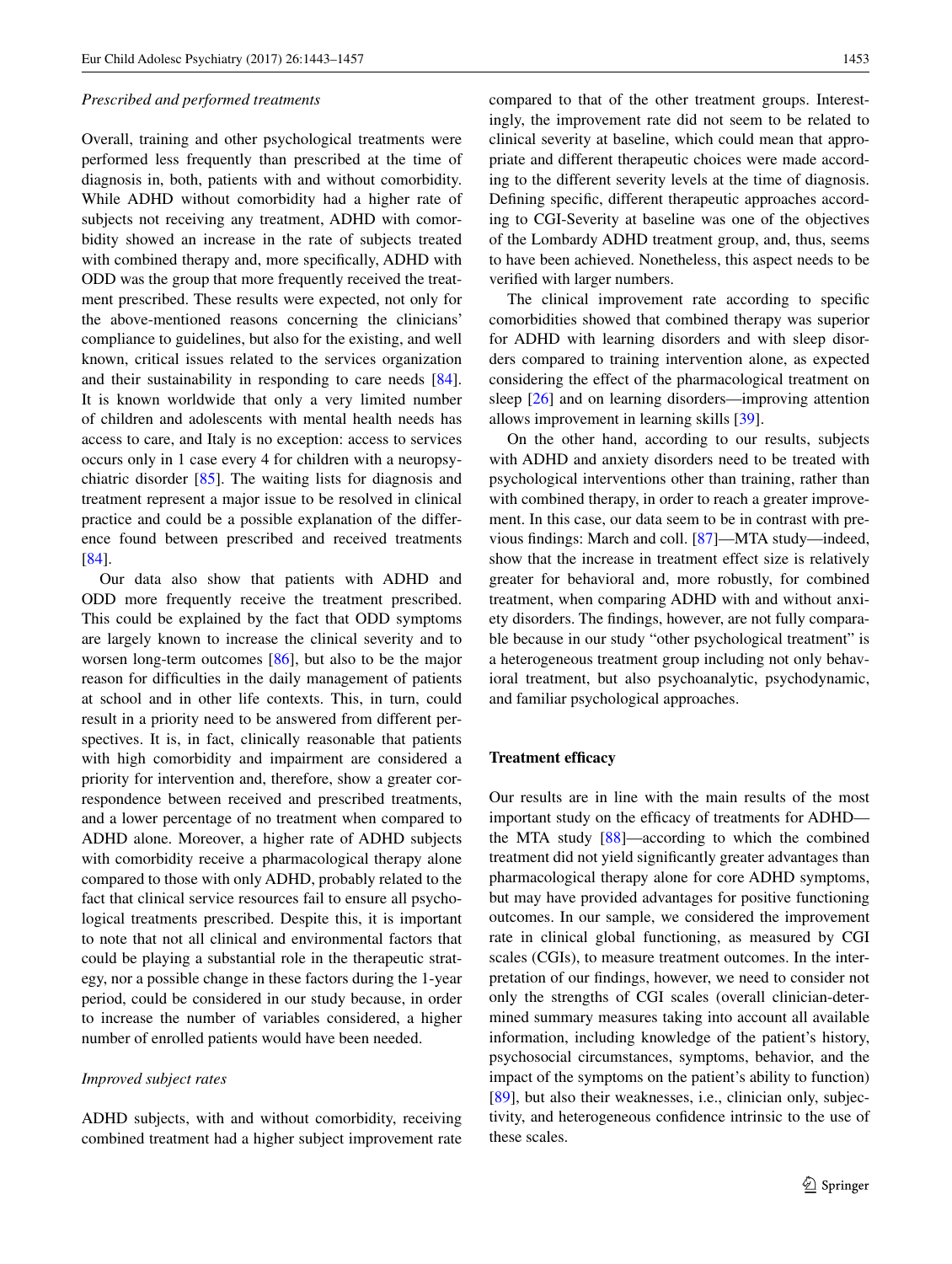Nonetheless, taking into account these limitations, and consistently with the results of previous reviews [[89–](#page-14-9)[92\]](#page-14-10) we could also conclude that, in our sample, combined treatment and pharmacological therapy are well-established interventions for ADHD also in an observational clinical practice context, with a large ES, followed by training treatments, with an almost medium effect size. However, a lower ES for pharmacological treatment alone was found in the group with ADHD only, but this could probably be due to the lower number of subjects with ADHD only that have been treated with pharmacological therapy alone, since it is known, indeed, that small samples are particularly susceptible to infated effect size estimates [[93\]](#page-14-11).

Finally, these results should be considered with caution considering to some limitations related to the specifc methodological study design, which was not a randomized controlled trial (RCT), but an observational study conducted in the clinical practice context. The service organization variables may have had an impact on the possibility to ensure treatments prescribed and to fully follow clinical guidelines, and this may, in turn, be a bias in estimating the efficacy and efficiency of the treatments performed. Moreover, an important aspect that would require to be investigated is the clinical outcome of each specifc comorbidity through the collection, i.e., change in symptoms severity, clinical evaluation over the time (chronicity, improvement, recovery,…). But this is another analysis we expect to perform further and according to database adjustment. Lastly, although the Regional ADHD Registry, as part of a larger, multimodal project, represents a distinctive tool for ensuring appropriate diagnostic and therapeutic pathways of care in ADHD children, our fndings refer specifcally to the population with ADHD accessing ADHD centers since only these hubs input data into the Registry.

# **Conclusion**

Our fndings confrm, in a multicenter observational study involving a large sample of children and adolescents, that ADHD is more often a complex disorder with a high rate of associated comorbid conditions [\[94](#page-14-12)]. This study was the frst to describe the comorbidity patterns of ADHD in the Italian context and to highlight certain important clinical and service organization aspects that should be extended to other national ADHD centers to ensure an appropriate and homogenous care management of ADHD in Italy. First, the high prevalence of associated psychiatric conditions warrants that these problems be systematically and specifcally investigated, diagnosed, and, especially, taken into consideration as the main guide for choosing among the available therapeutic options. Secondly, as parents are frequently not aware of the longitudinal course of the ADHD disorder, especially when complicated by psychiatric comorbidity, clinicians should consider the best evidence-based treatment to improve outcome, informing and actively involving families and patients (if possible) in the decision making process. Third, given the demonstration of this relevant rate of co-existing psychiatric conditions in ADHD, it would be appropriate that clinicians working in ADHD centers not only have expertise in ADHD, but also have clinical skills in most neuropsychiatric disorders, as previously reported [\[9](#page-12-7), [95](#page-14-13)]. Finally, clinicians should consider the full spectrum of neurodevelopmental disorders, anxiety, and mood disorders as possible differential diagnoses of ADHD. Neurodevelopment disorders in children and adolescents, such as ADHD, are multifactorial disorders and have shared characteristics and several risk factors in common [\[96](#page-14-14)]. This raises the need for accurate clinical evaluations regarding the specifcity of underlying etiological factors, the degree of functional impairment of the core symptoms and different comorbidities, and, consequently, of appropriate treatment. In our opinion, this will be the challenge for future clinical care and research in the area.

**Acknowledgements** Grateful acknowledgement is made to Chiara Pandolfni for manuscript language editing. Lombardy ADHD Group: Stefano Conte, Valeria Renzetti, Laura Salvoni (Bergamo); Massimo Molteni, Antonio Salandi, Sara Trabattoni (Bosisio Parini, LC); Paola Effedri, Elena Filippini, Elisabetta Pedercini, Edda Zanetti (Brescia); Nadia Fteita (Como); Daniele Arisi, Roberta Mapelli (Cremona); Simona Frassica, Simonetta Oriani, Christian Trevisan (Garbagnate Milanese, MI); Susanna Acquistapace, Ottaviano Martinelli, Davide Villani (Lecco); Emanuela Binaghi, Andrea Deriu, Ernesta Ricotta (Legnano, MI); Arianna Borchia, Paola Morosini (Lodi); Maddalena Breviglieri, Giuseppe Capovilla, Roberto Segala (Mantova); Claudio Bissoli, Maurizio Bonati, Maria Paola Canevini, Massimo Cartabia, Maria Antonella Costantino, Isabella Cropanese, Emiddio Fornaro, Silvia Merati, Alberto Ottolini, Laura Reale, Monica Saccani, Roberto Vaccari, Vera Valenti, Alessandra Valentino, Michele Zanetti (Milano); Umberto Balottin, Matteo Chiappedi, Elena Vlacos (Pavia); Corrado Meraviglia, Maria Grazia Palmieri, Gianpaolo Ruffoni (Sondrio); Francesco Rinaldi, Federica Soardi (Vallecamonica–Sebino, BS); Chiara Luoni, Francesca Pavone, Giorgio Rossi, Cristiano Termine (Varese).

#### **Compliance with ethical standards**

**Confict of interest** The authors declare that they have no confict of interest.

**Funding** The study is part of the "Sharing diagnostic-therapeutic approaches for ADHD in Lombardy" project partially funded by the Healtcare Directorate of the Lombardy Region (D.G. sanità n.3798, 8/05/2014). The views expressed are those of the authors and not necessarily those of Regional Healthcare Directorate. The funder had no input in the conduct of the study; the collection, analysis, or interpretation of the data; or the preparation, review, or approval of the manuscript.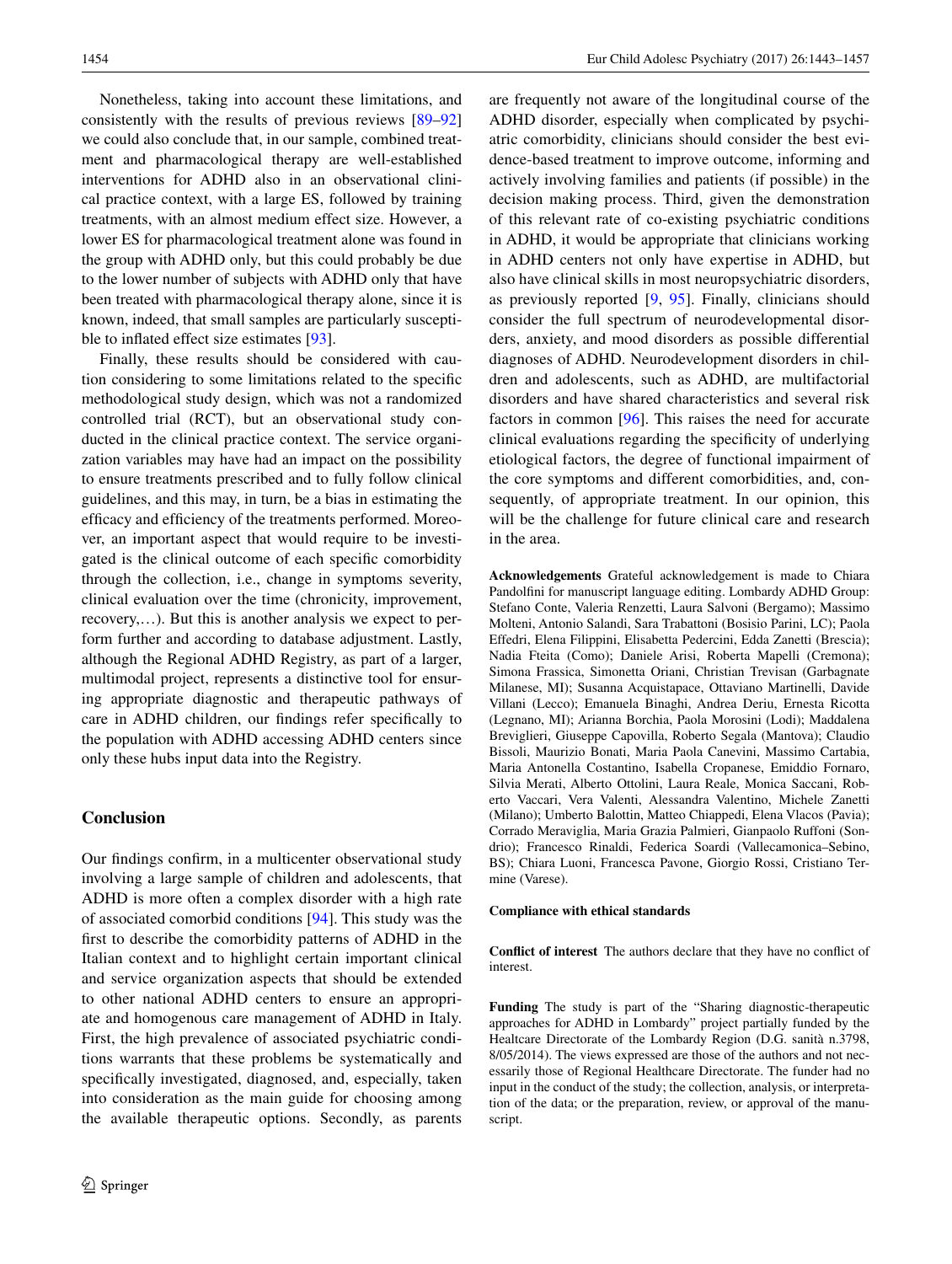#### **References**

- <span id="page-12-0"></span>1. American Psychiatric Association (2013) Diagnostic and statistical manual of mental disorders, 5th edn. American Psychiatric Publishing, Arlington
- <span id="page-12-1"></span>2. Centers for Disease Control and Prevention (2013) Mental health surveillance among children—United States, 2005– 2011. MMWR 62:1–35
- <span id="page-12-2"></span>3. Barkley RA, Russell A (2014) Attention-deficit hyperactivity disorder: A handbook for diagnosis and treatment. Guilford Publications, New York
- <span id="page-12-3"></span>4. Feinstein A (1970) The pre-therapeutic classifcation of comorbidity in chronic disease. J Chron Dis 23:455–468
- <span id="page-12-4"></span>5. Caron C, Rutter M (1991) Comorbidity in child psychopathology: concepts, issues and research strategies. J Child Psychol Psychiatry 32:1063–1080
- <span id="page-12-36"></span>6. Angold A, Costello EJ, Erkanli A (1999) Comorbidity. Child Psychol Psychiatry 40(1):57–87
- <span id="page-12-5"></span>7. Blanco C, Wall MM, He JP (2015) The space of common psychiatric disorders in adolescents: comorbidity structure and individual latent liabilities. J Am Acad Child Adolesc Psychiatry 54(1):45–52
- <span id="page-12-6"></span>8. Gillberg C, Carlström G, Rasmussen P (1983) Hyperkinetic disorders in seven-year-old children with perceptual, motor and attentional deficits. J Child Psychol Psychiatry 24(2):233–246
- <span id="page-12-7"></span>Brown T (2000) Attention-Deficit Disorders and Comorbidities in children, adolescent and adults. American Psychiatric Press, Washington
- <span id="page-12-8"></span>10. Biederman J, Monuteaux MC, Kendrick E, Klein KL, Faraone SV (2005) The CBCL as a screen for psychiatric comorbidity in paediatric patients with ADHD. Arch Dis Child 90:1010–1015
- <span id="page-12-11"></span>11. Gillberg C, Gillberg IC, Rasmussen P et al (2004) Coexisting disorders in ADHD: implications for diagnosis and intervention. Eur Child Adolesc Psychiatry 13(Suppl 1):I80–I92
- <span id="page-12-35"></span>12. Jensen PS, Martin D, Cantwell DP (1997) Comorbidity in ADHD: implication for research, practice and DSM V. J Am Acad Child Adolesc Psychiatry 36(8):1065–1079
- <span id="page-12-14"></span>13. Jensen PS, Hinshaw SP, Kraemer HC et al (2001) ADHD comorbidity fndings from the MTA study: comparing comorbid subgroups. J Am Acad Child Adolesc Psychiatry 40:147–158
- <span id="page-12-37"></span>14. Kadesjö B, Gillberg C (2001) The comorbidity of ADHD in the general population of Swedish school-age children. J Child Psychol Psychiatry 42:487–492
- <span id="page-12-9"></span>15. Spencer TJ, Biederman J, Mick E (2007) Attention defcit/ hyperactivity disorder: diagnosis, lifespan, comorbidities, and neurobiology. Ambul Pediatr 7(suppl 1):73–81
- <span id="page-12-10"></span>16. Verkuijl N, Perkins M, Fazel M (2015) Childhood attentiondeficit Hyperactivity disorder. Br Med J 350:h2168
- <span id="page-12-12"></span>17. Elia J, Ambrosini P, Berrettini W (2008) ADHD characteristics: I. Concurrent comorbidity patterns in children and adolescents. Child Adolesc Psychiatry Ment Health 2:15
- 18. Larson K, Russ SA, Kahn RS, Halfon N (2011) Patterns of Comorbidity, Functioning, and Service Use for US children with ADHD, 2007. Pediatrics 127(3):462–470
- 19. Wilens TE, Biederman J, Spencer TJ (2002) Attention defcit hyperactivity disorder across the lifespan. Annu Rev Med 53:113–131
- <span id="page-12-13"></span>20. Yoshimasu K, Barbaresi WJ, Colligan RC, Voigt RG, Killian JM, Weaver AL, Katusic SK (2012) Childhood ADHD is strongly associated with a broad range of psychiatric disorders during adolescence: a population-based birth cohort study. J Child Psychol Psychiatry 53(10):1036–1043
- <span id="page-12-15"></span>21. Biederman J, Faraone SV (2005) Attention-defcit hyperactivity disorder. Lancet 366(9481):237–248
- 22. Jensen CM, Steinhausen HC (2015) Comorbid mental disorders in children and adolescents with attention-deficit/hyperactivity disorder in a large nationwide study. Atten Defic Hyperact Disord 7:27–38
- <span id="page-12-16"></span>23. Kadesjö B, Gillberg C (1999) Developmental coordination disorder in Swedish 7-year-old children. J Am Acad Child Adolesc Psychiatry 38:820–828
- <span id="page-12-17"></span>24. DuPaul GJ, Gormley MJ, Laracy SD (2013) Comorbidity of LD and ADHD: implications of DSM-5 for assessment and treatment. J Learn Disabil 46(1):43–51
- <span id="page-12-18"></span>25. Becker SP, Luebbe AM, Langberg JM (2012) Co-occurring mental health problems and peer functioning among youth with attention-deficit/hyperactivity disorder: a review and recommendations for future research. Clin Child Fam Psychol Rev 15:279–302
- <span id="page-12-19"></span>26. Cortese S (2015) Sleep and ADHD: what we know and what we do not know. Sleep Med 16:5–6
- <span id="page-12-20"></span>27. Healy JM (2010) Different learners: identifying, preventing, and treating your child's learning problems. Simon and Schuster, New York
- <span id="page-12-21"></span>28. Thapar A, Cooper M, Eyre O, Langley K (2013) What have we learnt about the causes of ADHD? J Child Psychol Psyc 54:3–16
- <span id="page-12-22"></span>29. Gagliano A, Germanò E, Calamoneri F (2007) Specifc learning diabilities and ADHD: characteristic of association. Giornale Neuropsichiatr Evolutiva 27:216–228
- <span id="page-12-23"></span>30. Luoni C, Balottin U, Zaccagnino M, Brembilla L, Livetti G, Termine C (2013) Reading difficulties and attention deficithyperactivity behaviours: evidence of an early association in a non clinical sample. J Res Read 38:73–90
- <span id="page-12-24"></span>31. Ben-Ari Y (2008) Neuro-archaelogy: pre-symptomatic architecture and signature of neurological disorders. Trends Neurosci 31(12):626–636
- <span id="page-12-25"></span>32. Pettersson E, Anckarsäter H, Gillberg C, Lichtenstein P (2013) Different neurodevelopmental symptoms have a common genetic etiology. J Child Psychol Psychiatry 54(12):1356–1365
- <span id="page-12-26"></span>33. Pennington BF (2006) From single to multiple defcit models of developmental disorders. Cognition 101:385–413
- <span id="page-12-27"></span>34. Mick E, Biederman J, Jetton J, Faraone SV (2000) Sleep disturbance associated with attention deficit hyperactivity disorder: the impact of psychiatric comorbidity and pharmacotherapy. J Child Adolesc Psychopharmacol 10(3):223–231
- <span id="page-12-28"></span>35. Kirov R, Brand S (2014) Sleep problems and their effect in ADHD. Expert Rev Neurother 14:287–299
- <span id="page-12-29"></span>36. Accardo JA, Marcus CL, Leonard MB, Shults J, Meltzer LJ, Elia J (2012) Association between psychiatric comorbidities and sleep disturbances in children with attention deficit/hyperactivity disorder. J Dev Behav Pediatr 33(2):97–105
- <span id="page-12-30"></span>37. Banaschewski T, Neale BM, Rothenberger A, Roessner V (2007) Comorbidity of tic disorder and ADHD: conceptual and methodological consideration. Eur Child Adol Psychiatry 16(1):5–14
- <span id="page-12-31"></span>38. Connor DF (2015) Pharmacological management of pediatric patients with comorbid attention-defcit hyperactivity disorder oppositional defant disorder. Pediatric Drugs 17:361–371
- <span id="page-12-32"></span>39. Canadian Attention Deficit Hyperactivity Disorder Resource Alliance (CADDRA) (2011) Canadian ADHD practice guidelines, 3rd edn. CADDRA, Toronto
- <span id="page-12-33"></span>40. Freitag CM, Hänig S, Schneider A, Seitz C, Palmason H, Retz W, Meyer J (2012) Biological and psychosocial environmental risk factors infuence symptom severity and psychiatric comorbidity in children with ADHD. J Neural Transm 119(1):81–94
- <span id="page-12-34"></span>41. Canino G, Shrout PE, Rubio-Stipec M et al (2004) The DSM-IV rates of child and adolescent disorders in Puerto Rico: Prevalence, correlates, service use and the effects of impairment. Arch Gen Psychiatry 61(1):85–93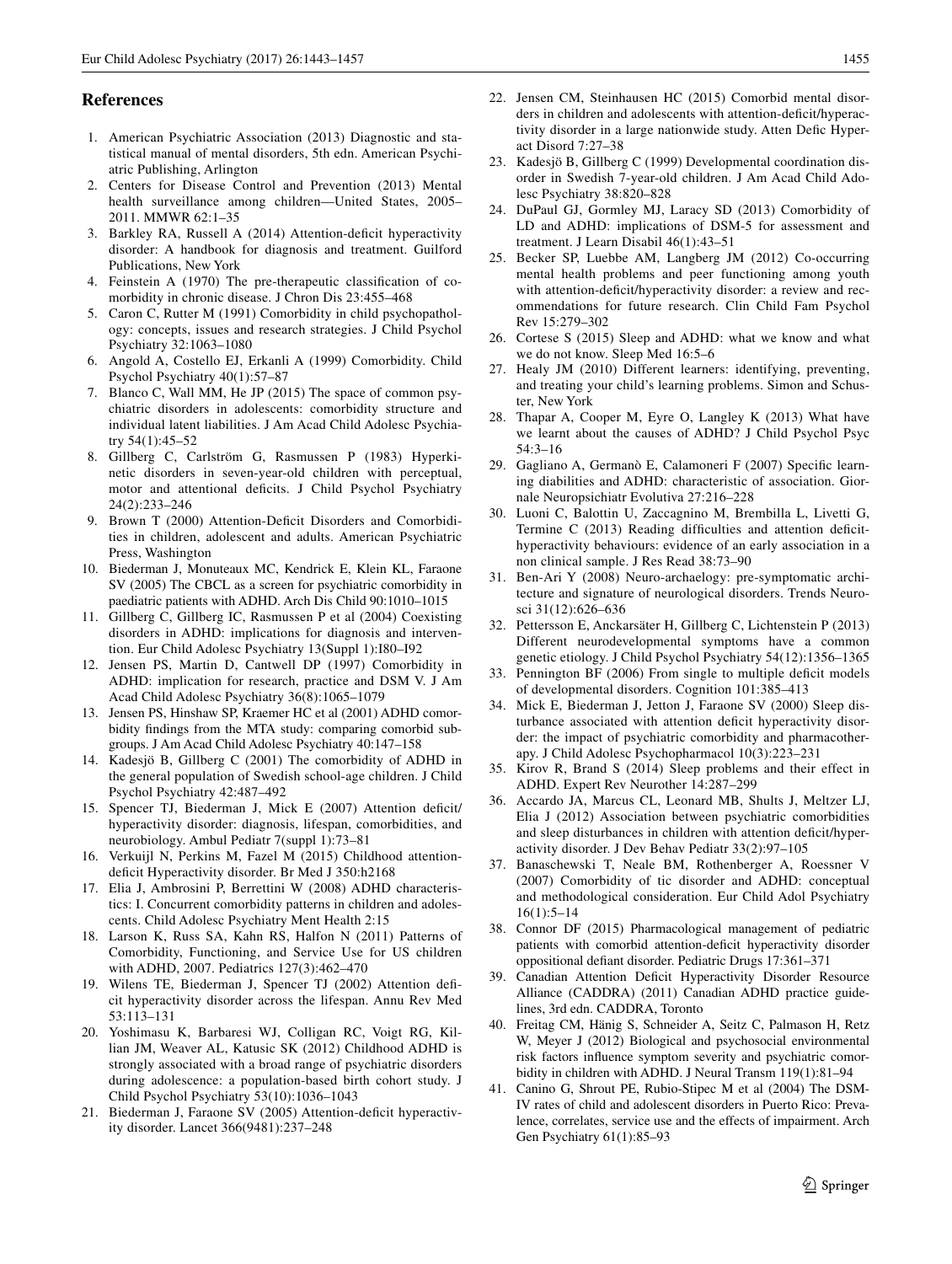- <span id="page-13-0"></span>42. Newcorn JH, Halperin JM, Jensen PS et al (2001) Symptom profles in children with ADHD: effects of comorbidity and gender. J Am Acad Child Adolesc Psychiatry 40:137–146
- <span id="page-13-1"></span>43. Didoni A, Sequi M, Panei P, Bonati M, Lombardy ADHD Registry Group (2011) One-year prospective follow-up of pharmacological treatment in children with attention-deficit/hyperactivity disorder. Eur J Clin Pharmacol 67:1061–1067
- <span id="page-13-2"></span>44. Panei P, Arcieri R, Vella S, Bonati M, Martini N, Zuddas A (2004) Italian attention-deficit/hyperactivity disorder registry. Pediatrics 114(2):514
- <span id="page-13-3"></span>45. Gazzetta Uffciale Della Repubblica Italiana, No. 230; 3 ottobre 2003. [http://www.gazzettauffciale.it/atto/serie\\_generale/carica-](http://www.gazzettaufficiale.it/atto/serie_generale/caricaDettaglioAtto/originario%3fatto.dataPubblicazioneGazzetta%3d2003-10-03%26atto.codiceRedazionale%3d03A10942%26elenco30giorni%3dfalse)[DettaglioAtto/originario?atto.dataPubblicazioneGazzetta](http://www.gazzettaufficiale.it/atto/serie_generale/caricaDettaglioAtto/originario%3fatto.dataPubblicazioneGazzetta%3d2003-10-03%26atto.codiceRedazionale%3d03A10942%26elenco30giorni%3dfalse)=2003- [10-03&atto.codiceRedazionale](http://www.gazzettaufficiale.it/atto/serie_generale/caricaDettaglioAtto/originario%3fatto.dataPubblicazioneGazzetta%3d2003-10-03%26atto.codiceRedazionale%3d03A10942%26elenco30giorni%3dfalse)=03A10942&elenco30giorni=fa [lse](http://www.gazzettaufficiale.it/atto/serie_generale/caricaDettaglioAtto/originario%3fatto.dataPubblicazioneGazzetta%3d2003-10-03%26atto.codiceRedazionale%3d03A10942%26elenco30giorni%3dfalse). Accessed March 27, 2017
- <span id="page-13-4"></span>46. Bonati M, Reale L, Zanetti M, Lombardy ADHD Group (2015) A Regional ADHD Center-Based Network Project for the Diagnosis and Treatment of Children and Adolescents With ADHD. J Atten Disord. doi:[10.1177/1087054715599573](https://doi.org/10.1177/1087054715599573)
- 47. Bonati M, Reale L (2013) Reducing overdiagnosis and disease mongering in ADHD in Lombardy. Br Med J 347:f7474
- <span id="page-13-5"></span>48. Zanetti M, Cartabia M, Didoni A, Fortinguerra F, Reale L, Bonati M (2016) The impact of a model based clinical regional registry for attention deficit/hyperactivity disorder (ADHD). Health Informatics J. doi:[10.1177/1460458216635835](https://doi.org/10.1177/1460458216635835)
- <span id="page-13-6"></span>49. Wechsler D (1991) Wechsler intelligence scale for children, WISC-III, 3rd edn. Psychological Corporation, New York
- 50. Wechsler D (2002) WPPSI-III administration and scoring manual. Psychological Corporation, San Antonio
- <span id="page-13-7"></span>51. Wechsler D (2003) Wechsler Intelligence Scale for Children, 4th edn. Psychological Corporation, San Antonio
- <span id="page-13-8"></span>52. Kaufman J, Birmaher B, Brent D, Rao U, Flynn C, Moreci P, Williamson D, Ryan N (1997) Schedule for affective disorders and schizophrenia for school-age children-present and lifetime version (K-SADS-PL): initial reliability and validity data. J Am Acad Child Adolesc Psychiatry 36(7):980–988
- <span id="page-13-9"></span>53. Achenbach TM, Eofbrock C (1983) Manual for the child behaviour checklist. University of Vermont, Burlington
- 54. Conners CK, Sitarenios G, Parker JD, Epstein JN (1998) The revised Conners' Parent Rating Scale (CPRS-R): factor structure, reliability, and criterion validity. J Abnorm Child Psychol 26:257–268
- <span id="page-13-10"></span>55. Goyette CH, Conners CK, Ulrich RF (1978) Normative data on revised Conners' parent and teacher rating scales. J Abnorm Child Psychol 6:221–236
- <span id="page-13-11"></span>56. Guy W (1996) ECDEU assessment manual for psychopharmacology: publication ADM 76-338. US Department of Health, Education and Welfare, Washington, pp 218–222
- <span id="page-13-12"></span>57. National Institute for Health and Care Excellence (2008) Attention deficit hyperactivity disorder. CG72; 2008. [http://guidance.](http://guidance.nice.org.uk/CG72) [nice.org.uk/CG72.](http://guidance.nice.org.uk/CG72) Accessed March 27, 2017
- <span id="page-13-13"></span>58. SINPIA (2002) Linee-guida per la diagnosi e la terapia farmacologica del Disturbo da Deficit Attentivo con Iperattività (ADHD) in età evolutiva. [http://www.iss.it/binary/wpop/cont/](http://www.iss.it/binary/wpop/cont/SINPIA_L.g.ADHD.1116940207.pdf) [SINPIA\\_L.g.ADHD.1116940207.pdf.](http://www.iss.it/binary/wpop/cont/SINPIA_L.g.ADHD.1116940207.pdf) Accessed March 27, 2017
- <span id="page-13-14"></span>59. Sharpe D (2015) Your Chi-Square test is statistically signifcant: Now What? Practical assessment. Res Eval 20:1–10
- <span id="page-13-15"></span>60. Cohen J (1969) Statistical power analysis for the behavioral sciences. Academic Press, Cambridge
- <span id="page-13-16"></span>61. Amiri S, Shafee-Kandjani AR, Fakhari A et al (2013) Psychiatric Comorbidities in ADHD Children: An Iranian Study among Primary School Students. Arch Iran Med 16(9):513–517
- <span id="page-13-23"></span>62. Bakare MO (2012) Attention defcit hyperactivity symptoms and disorder (ADHD) among African children: a review of epidemiology and co-morbidities. Afr J Psychiatry (Johannesbg) 15(5):358–361
- <span id="page-13-24"></span>63. Bauermeister JJ, Shrout PE, Ramirez R (2007) ADHD correlates, co-morbidity, and impairment in community and treated samples of children and adolescent. J Abnorm Child Psychol 35(6):883–898
- <span id="page-13-21"></span>64. Daviss WB (2008) A review of comorbid depression in pediatric ADHD: etiology, phenomenology, and treatment. J Child Adolesc Psychopharmacol 18:565–571
- <span id="page-13-17"></span>65. Farbstein I, Mansbach-Kleinfeld I, Auerbach JG, Ponizovsky AM, Apter A (2014) The Israel Survey of Mental health among adolescent: prevalence of attention deficit hyperactivity disorder, comorbidity, methylphenidate use and help seeking patterns. Isr Med Assoc J 16(9):568–573
- <span id="page-13-18"></span>66. Maric M, Prins PJ, Ollendick TH (2015) Moderators and mediators of youth treatment outcomes. Oxford University Press, Oxford
- <span id="page-13-19"></span>67. Collisson BA, Graham SA, Preston JL, Rose MS, McDonald S, Tough S (2016) Risk and protective factors for late talking: an epidemiologic investigation. J Pediatr 172:168–174
- 68. Jurado D, Alarcón RD, Martínez-Ortega JM, Mendieta-Marichal Y, Gutiérrez-Rojas L, Gurpegui M (2017) Factors associated with psychological distress or common mental disorders in migrant populations across the world. Rev Psiquiatr Salud Ment 10(1):45–58
- 69. Kessler RC, Berglund P, Demler O, Jin R, Merikangas KR, Walters EE (2005) Lifetime prevalence and age-of-onset distributions of DSM-IV disorders in the national comorbidity survey replication. Arch Gen Psychiatry 62:593–602
- <span id="page-13-20"></span>70. Lehti V, Chudal R, Suominen A, Gissler M, Sourander A (2016) Association between immigrant background and ADHD: a nationwide population-based case-control study. J Child Psychol Psychiatry 57(8):967–975
- <span id="page-13-22"></span>71. Zenglein Y, Schwenck C, Westerwald E, Schmidt C, Beuth S, Meyer J, Palmason H, Seitz C, Hänig S, Freitag CM (2016) Empirically Determined, Psychopathological Subtypes in Children With ADHD. J Atten Disord 20:96–107
- <span id="page-13-25"></span>72. Frigerio A, Rucci P, Goodman R et al (2009) Prevalence and correlates of mental disorders among adolescents in Italy: The PrISMA study. Eur Child Adolesc Psychiatry 18(4):217–226
- <span id="page-13-26"></span>73. Polanczyk GV, Salum GA, Sugaya LS, Caye A, Rohde LA (2015) Annual Research Review: a meta-analysis of the worldwide prevalence of mental disorders in children and adolescent. J Child Psychol Psychiatry 56(3):345–365
- <span id="page-13-27"></span>74. Park S, Kim BN, Cho SC, Kim JW, Shin MS, Yoo HJ (2015) Prevalence, correlates, and comorbidities of DSM-IV psychiatric disorders in children in Seoul, Korea. Asia Pac J Public Health 27:1942–1951
- <span id="page-13-28"></span>75. Barkley RA, Brown TE (2008) Unrecognized attention-defcit/ hyperactivity disorder in adults presenting with other psychiatric disorders. CNS Spectr 13(11):977–984
- 76. Essau CA, Gabbidon J (2013) Epidemiology, comorbidity and mental health service utilization. Blackwell Publishing, The Wiley-Blackwell handbook of the treatment of childhood and adolescent anxiety. doi:[10.1111/b.9780470667354.2013.0000](https://doi.org/10.1111/b.9780470667354.2013.00003.x) [3.x](https://doi.org/10.1111/b.9780470667354.2013.00003.x)
- <span id="page-13-29"></span>77. Jarret MA, Ollendick TH (2008) A conceptual review of the comorbidity of attention-deficit/hyperactivity disorder and anxiety: implication for further research and practice. Clin Psychol Rev 28(7):1266–1280
- <span id="page-13-30"></span>78. Fischer M, Barkley RA, Smallish L, Fletcher K (2002) Young adult follow-up of hyperactive children: self-reported psychiatric disorders, comorbidity, and the role of childhood conduct problems and teen CD. J Abnorm Child Psychol 30(5):463–475
- 79. Lundervold AJ, Hinshaw SP, Sørensen L, Posserud MB (2016) Co-occurring symptoms of attention deficit hyperactivity disorder (ADHD) in a population-based sample of adolescents screened for depression. BMC Psychiatry 16:46